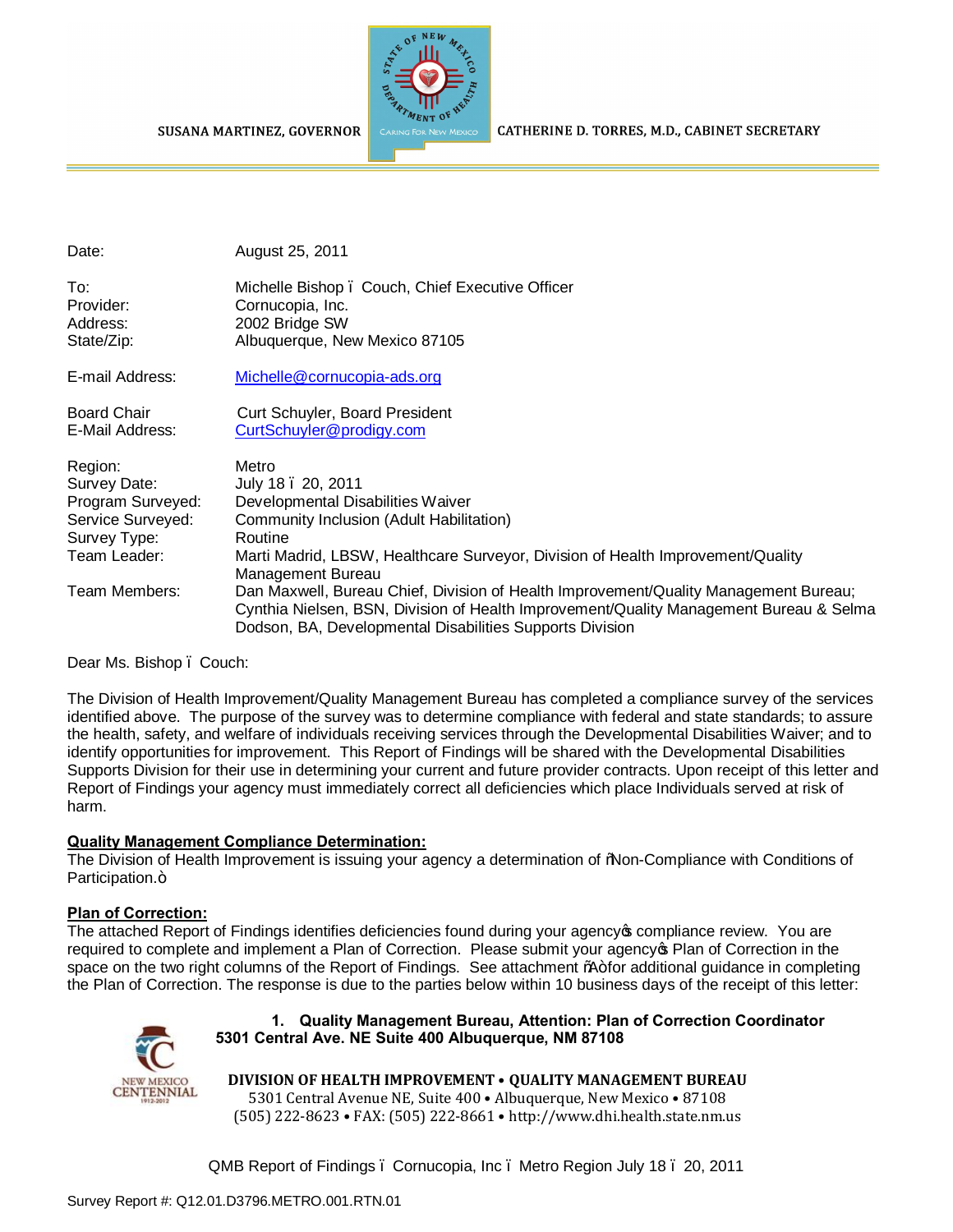#### **2. Developmental Disabilities Supports Division Regional Office for region of service surveyed**

Upon notification from QMB that your Plan of Correction has been approved, you must implement all remedies and corrective actions within 45 business days. If your Plan of Correction is denied, you must resubmit a revised plan as soon as possible for approval, as all remedies must still be completed within 45 business days of the receipt of this letter.

Failure to submit, complete or implement your Plan of Correction within the 45 day required time frames may result in the imposition of a \$200 per day Civil Monetary Penalty until it is received, completed and/or implemented.

#### **Request for Informal Reconsideration of Findings (IRF):**

If you disagree with a finding of deficient practice, you have 10 business days upon receipt of this notice to request an IRF. Submit your request for an IRF in writing to:

> QMB Deputy Bureau Chief 5301 Central Ave NE Suite #400 Albuquerque, NM 87108 Attention: IRF request

See Attachment %G+for additional guidance in completing the request for Informal Reconsideration of Findings. The request for an IRF will not delay the implementation of your Plan of Correction which must be completed within 45 business days. Providers may not appeal the nature or interpretation of the standard or regulation, the team composition or sampling methodology. If the IRF approves the modification or removal of a finding, you will be advised of any changes.

Please call the Plan of Correction Coordinator at 505-222-8647 if you have questions about the Report of Findings or Plan of Correction. Thank you for your cooperation and for the work you perform.

Sincerely,

Marti Madrid, LBSW

Marti Madrid, LBSW Team Lead/Healthcare Surveyor Division of Health Improvement Quality Management Bureau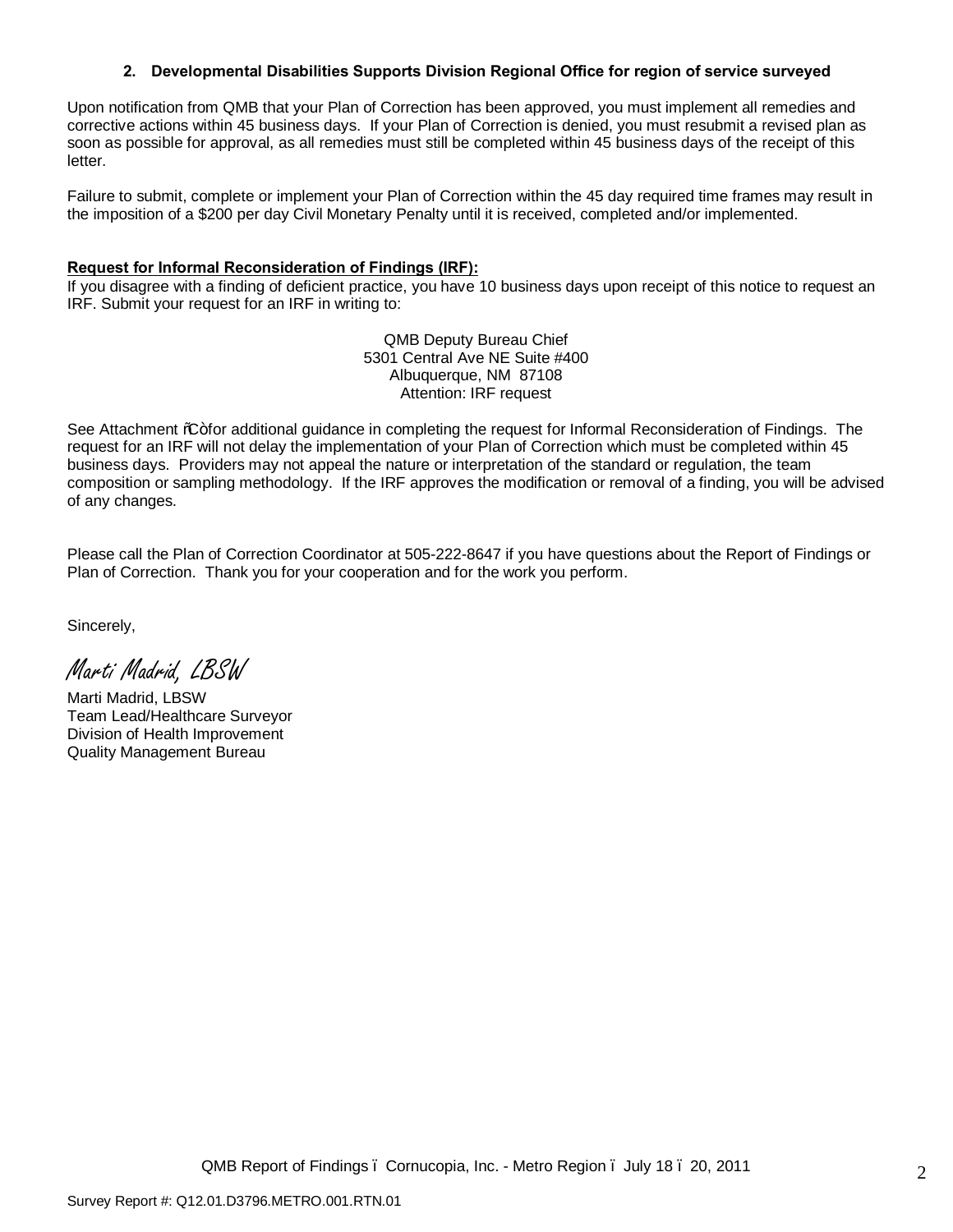| <b>Survey Process Employed:</b>            |                                                                                                                                |                                                                                                                                                                                             |  |
|--------------------------------------------|--------------------------------------------------------------------------------------------------------------------------------|---------------------------------------------------------------------------------------------------------------------------------------------------------------------------------------------|--|
| <b>Entrance Conference Date:</b>           | July 18, 2011                                                                                                                  |                                                                                                                                                                                             |  |
| Present:                                   | Cornucopia, Inc.<br>Michelle Bishop. Couch, Chief Executive Officer<br>Eric McCollon, Program Manager                          |                                                                                                                                                                                             |  |
|                                            | <b>DOH/DHI/QMB</b><br>Dan Maxwell, Bureau Chief                                                                                | Marti Madrid, LBSW, Team Lead/Healthcare Surveyor<br>Cynthia Nielsen, MSN, Healthcare Surveyor                                                                                              |  |
|                                            |                                                                                                                                | <b>DDSD - Metro Regional Office</b><br>Selma Dodson, Community Inclusion Support Staff                                                                                                      |  |
| <b>Exit Conference Date:</b>               | July 20, 2011                                                                                                                  |                                                                                                                                                                                             |  |
| Present:                                   | Cornucopia, Inc.                                                                                                               | Michelle Bishop. Couch, Chief Executive Officer<br>Eric McCollon, Program Manager                                                                                                           |  |
|                                            | DOH/DHI/QMB<br>Dan Maxwell, Bureau Chief                                                                                       | Marti Madrid, LBSW, Team Lead/Healthcare Surveyor                                                                                                                                           |  |
|                                            |                                                                                                                                | <b>DDSD - Metro Regional Office</b><br>Selma Dodson, Community Inclusion Support Staff                                                                                                      |  |
| <b>Administrative Locations Visited</b>    | Number:                                                                                                                        | 1                                                                                                                                                                                           |  |
| <b>Total Sample Size</b>                   | Number:                                                                                                                        | 12<br>1 - Jackson Class Members<br>11- Non- <i>Jackson</i> Class Members<br>12- Adult Habilitation                                                                                          |  |
| Persons Served Interviewed                 | Number:                                                                                                                        | 5                                                                                                                                                                                           |  |
| Persons Served Observed                    | Number:                                                                                                                        | 7 (Four Individuals did not respond to questions &<br>three individuals were not available during the on-site<br>week)                                                                      |  |
| Person Served Records Reviewed             | Number:                                                                                                                        | 12                                                                                                                                                                                          |  |
| Direct Service Professionals Interviewed   | Number:                                                                                                                        | 5                                                                                                                                                                                           |  |
| Direct Service Professionals Record Review | Number:                                                                                                                        | 14                                                                                                                                                                                          |  |
| Service Coordinator Record Review          | Number:                                                                                                                        | 4                                                                                                                                                                                           |  |
| <b>Administrative Files Reviewed</b>       | <b>Billing Records</b><br>٠<br><b>Medical Records</b><br>٠<br>٠<br><b>Personnel Files</b><br>٠<br><b>Training Records</b><br>٠ | Incident Management Records<br>Agency Policy and Procedure<br><b>Caregiver Criminal History Screening Records</b><br><b>Employee Abuse Registry</b><br>Quality Assurance / Improvement Plan |  |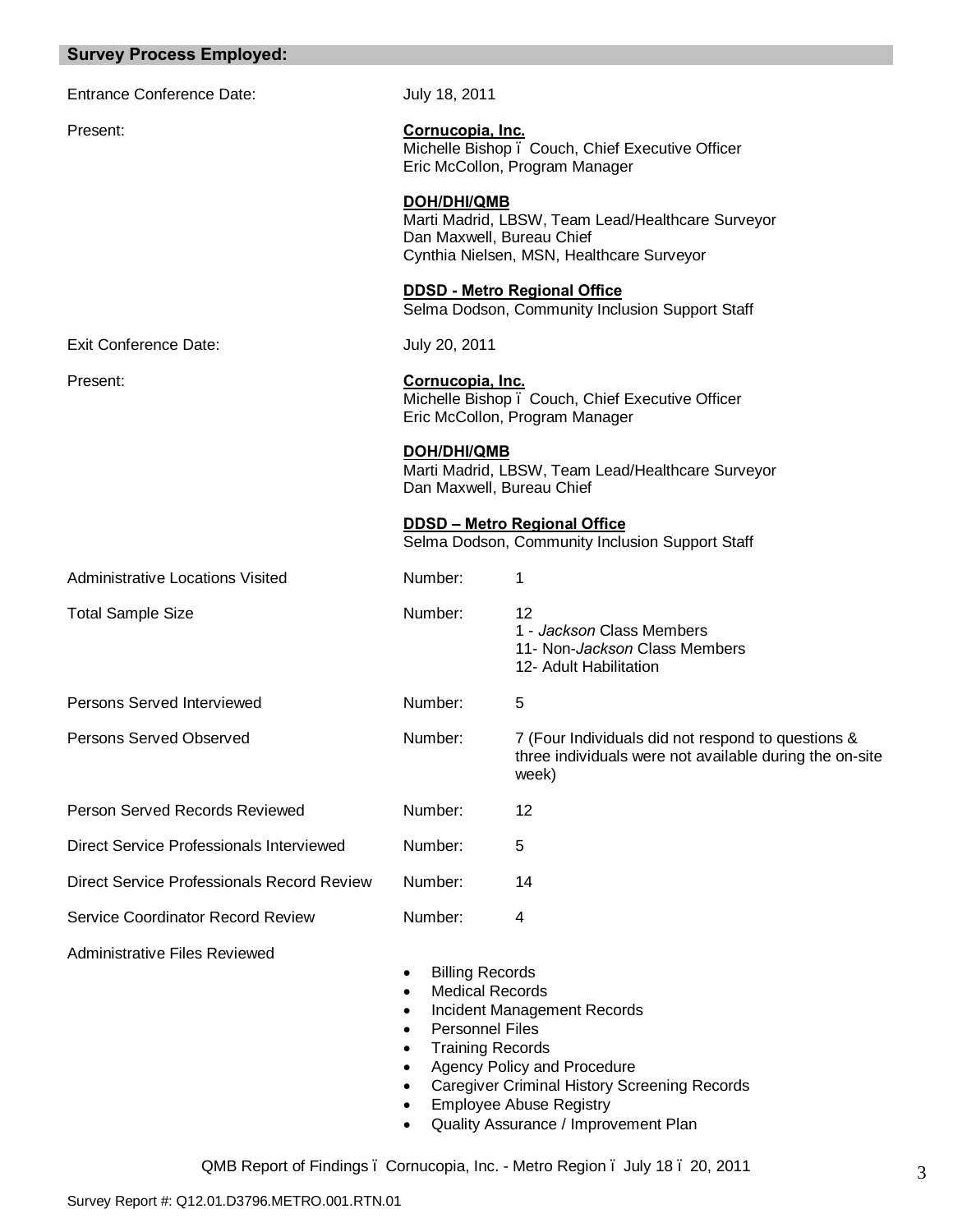CC: Distribution List: DOH - Division of Health Improvement

- DOH Developmental Disabilities Supports Division
- DOH Office of Internal Audit
- HSD Medical Assistance Division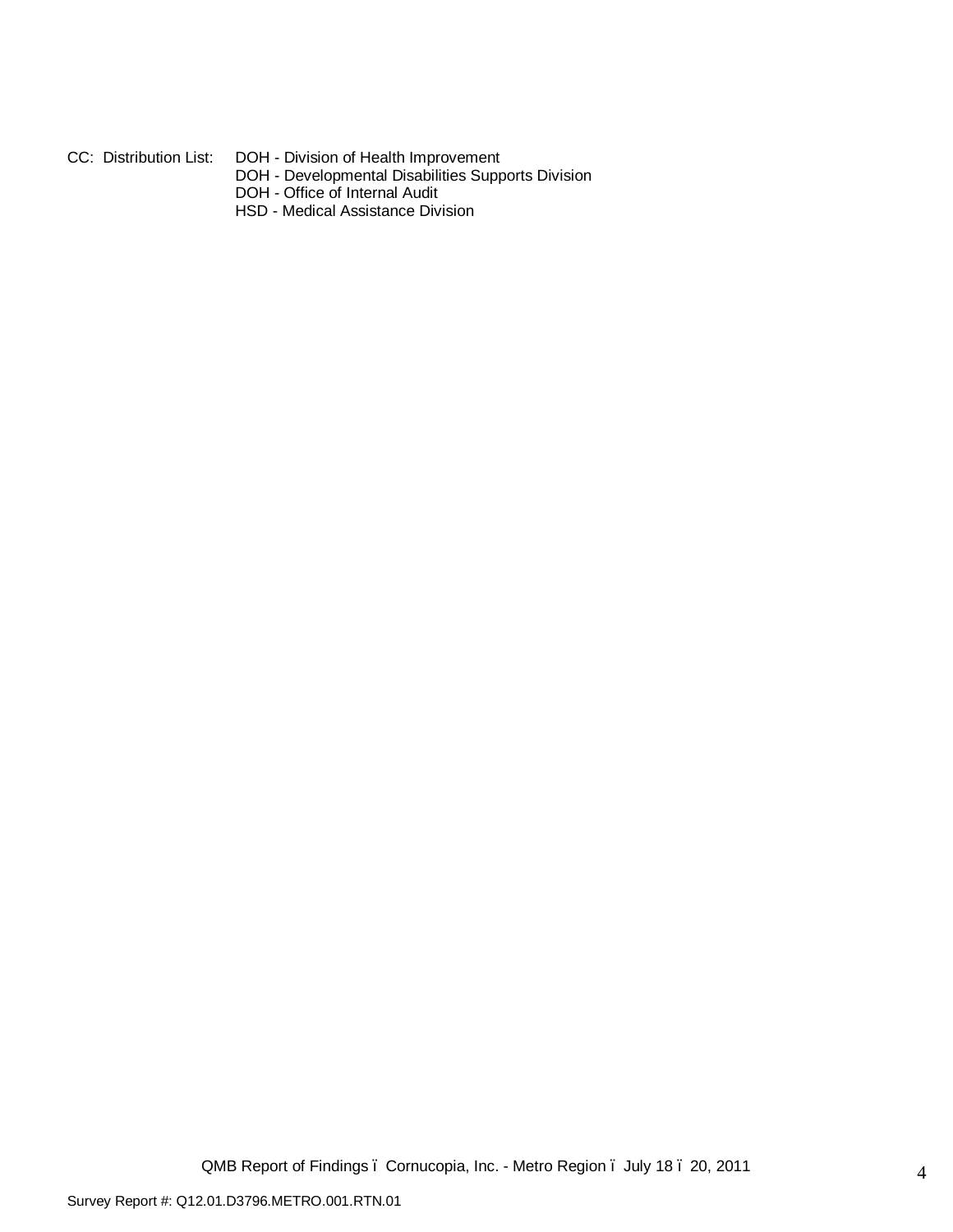## **Attachment A**

# **Provider Instructions for Completing the QMB Plan of Correction (POC) Process**

## *Introduction:*

After a QMB Compliance Review, your QMB Report of Findings will be sent to you via US mail.

Each provider must develop and implement a Plan of Correction (POC) that identifies specific quality assurance and quality improvement activities the agency will implement to correct deficiencies and prevent continued non compliance.

Agencies must submit their Plan of Correction within 10 business days from the date you receive the QMB Report of Findings. (Providers who do not submit a POC within 10 days will be referred to the Internal Review Committee [IRC] for sanctions).

If you have questions about the Plan of Correction process, call the QMB Plan of Correction Coordinator at 505-222-8647 or email at George.Perrault@state.nm.us. Requests for technical assistance must be requested through your DDSD Regional Office.

If you wish to dispute a finding on the official Report of Findings, you must file an Informal Reconsideration of Findings (IRF) request within ten (10) days of receiving your report. The POC process cannot resolve disputes regarding findings. Please note that you must still submit a POC for findings that are in question (see Attachment  $\mathcal{L}$ ).

# *Instructions for Completing Agency POC:*

### *Required Content*

Your Plan of Correction should provide a step-by-step description of the methods to correct each deficient practice to prevent recurrence and information that ensures the regulation cited is in compliance. The remedies noted in your POC are expected to be added to your Agency of required, annual Quality Assurance Plan. (see page 3, DDW standards, effective; April 1, 2007, Chapter 1, Section I Continuous Quality Management System)

If a deficiency has already been corrected, the plan should state how it was corrected, the completion date (date the correction was accomplished), and how possible recurrence of the deficiency will be prevented.

The Plan of Correction you submit needs to address *each deficiency* in the two right hand columns with:

- 1. How the corrective action will be accomplished for all cited deficiencies in the report of findings;
- 2. How your Agency will identify all other individuals having the potential to be affected by the same deficient practice;
- 3. What measures will be put into place or what systemic changes will be made to ensure that the deficient practice will not reoccur and corrective action is sustained;
- 4. How your Agency plans to monitor corrective actions utilizing its continuous Quality Assurance/Quality Improvement Plan to assure solutions in the plan of correction are achieved and sustained, including (if appropriate):
	- · Details about how and when Consumer, Personnel and Residential files are audited by Agency personnel to ensure they contain required documents;
	- · Information about how Medication Administration Records are reviewed to verify they contain all required information before they are distributed, as they are being used, and after they are completed;
	- · Your processes for ensuring that all staff are trained in Core Competencies, Incident Reporting, and Individual-Specific service requirements, etc;
	- · How accuracy in Billing documentation is assured;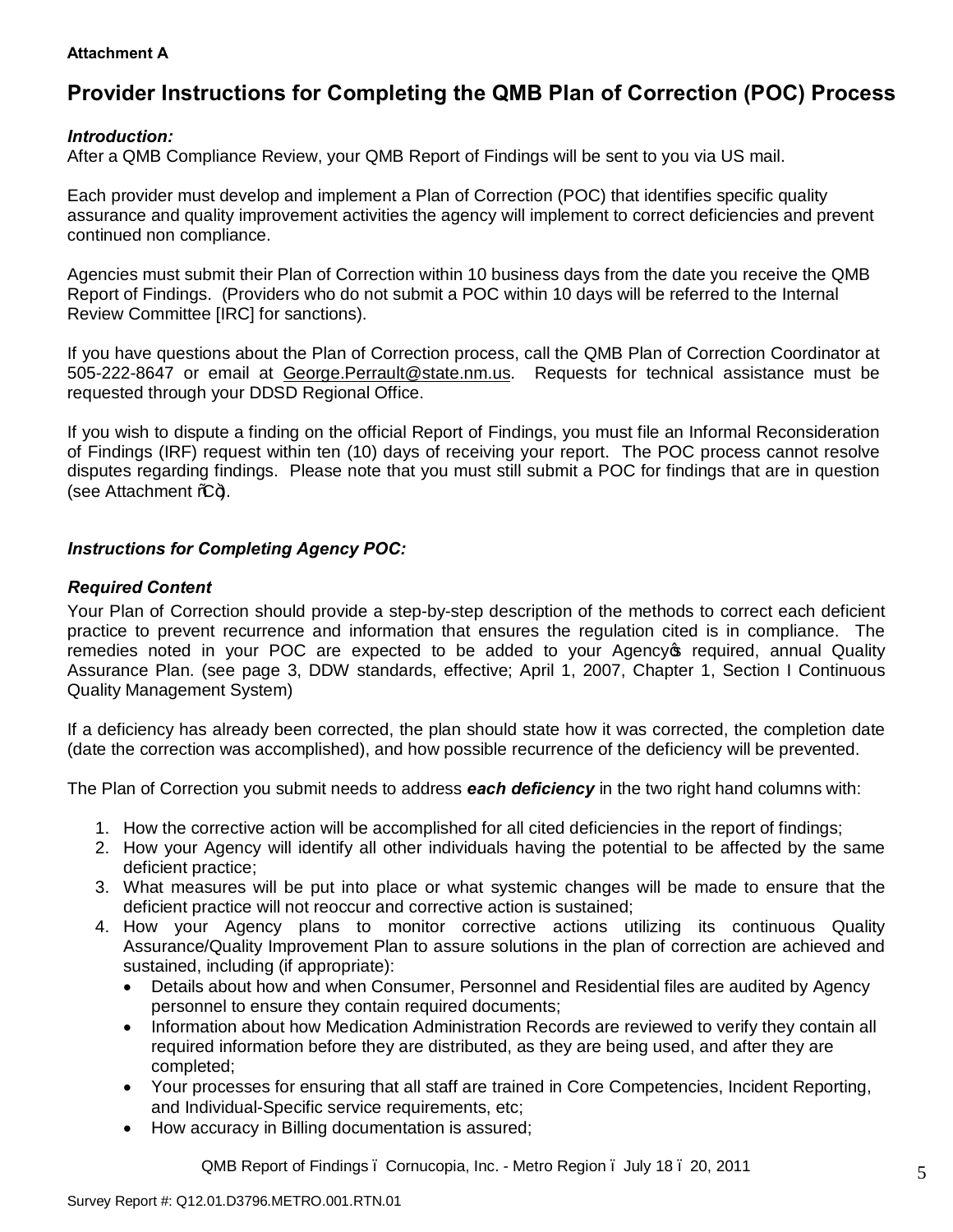- How health, safety is assured;
- · For Case Management Providers, how ISPs are reviewed to verify they meet requirements, how the timeliness of LOC packet submissions and consumer visits are tracked;
- · Your process for gathering, analyzing and responding to Quality data, and
- · Details about Quality Targets in various areas, current status, Root Cause Analyses about why Targets were not met, and remedies implemented.
- 5. The individual's title responsible for the Plan of Correction and completion date.

*Note:* **Instruction or in-service of staff alone may not be a sufficient plan of correction.** This is a good first step toward correction, but additional steps should be taken to ensure the deficiency is corrected and will not recur.

### *Completion Dates*

The plan of correction must include a **completion date** (entered in the far right-hand column). Be sure the date is **realistic** in the amount of time your Agency will need to correct the deficiency; not to exceed 45 days.

Direct care issues should be corrected immediately and monitored appropriately. Some deficiencies may require a staged plan to accomplish total correction. Deficiencies requiring replacement of equipment, etc., may require more time to accomplish correction but should show reasonable time frames.

# *Plan of Correction Submission Requirements*

- 1. Your Plan of Correction must be completed on the official QMB Survey Report of Findings/Plan of Correction Form and received by QMB within ten (10) business days from the date you received the report of findings.
- 2. If you have questions about the POC process, call the POC Coordinator, George Perrault at 505-222- 8647 for assistance.
- 3. For Technical Assistance (TA) in developing or implementing your POC, contact your local DDSD Regional Office.
- 4. Submit your POC to George Perrault, POC Coordinator in any of the following ways:
	- a. Electronically at George.Perrault@state.nm.us
	- b. Faxed to 505-222-8661, or
	- c. Mailed to QMB, 5301 Central Avenue SW, Suite 400, Albuquerque, NM 87108
- 5. Do not send supporting documentation to QMB until after your POC has been approved by QMB.
- 6. QMB will notify you when your POC has been % approve+or % denied.+
	- a. Whether your POC is  $%$  approved, +or  $%$  and  $e$ , +you will have a maximum of 45 business days from the date of receipt of your Report of Findings to correct all survey deficiencies.
	- b. If your POC is % Denied+it must be revised and resubmitted as soon as possible, as the 45 business day limit is in effect.
	- c. If your POC is % Denied + a second time your agency may be referred to the Internal Review Committee.
	- d. You will receive written confirmation that your POC has been approved by QMB and a final deadline for completion of your POC.
- 7. Failure to submit your [POC within 10 days without prio](mailto:George.Perrault@state.nm.us)r approval of an extension by QMB will result in a referral to the Internal Review Committee and the possible implementation of monetary penalties and/or sanctions.
- 8. Revisions, Modifications or Extensions to your Plan of Correction (post QMB approval) must be made in writing and submitted to the Plan of Correction Coordinator at QMB, prior to the due date and are approved on a case-by-case basis. No changes may be made to your POC or the timeframes for implementation without written approval of the POC Coordinator.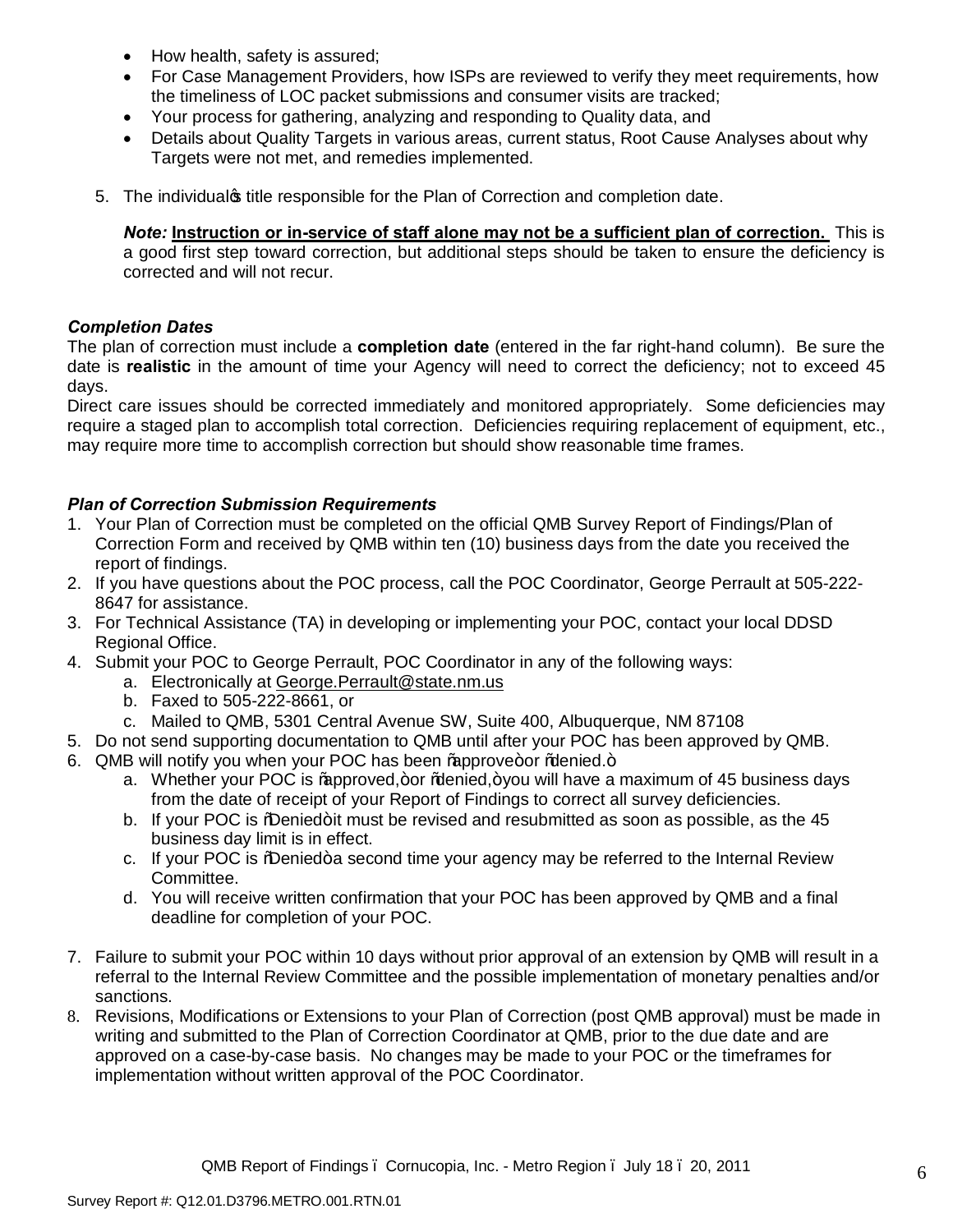# *POC Document Submission Requirements*

Once your POC has been approved by the QMB Plan of Correction Coordinator you must submit copies of documents as evidence that all deficiencies have been corrected, as follows.

- 1. Your internal documents are due within a *maximum* of 45 business days of receipt of your Report of Findings.
- 2. You may submit your documents by postal mail, fax, or electronically on disc or scanned and attached to e-mails.
- 3. All submitted documents *must be annotated*: please be sure the tag numbers and Identification numbers are indicated on each document submitted. Documents which are not annotated with the Tag number and Identification number may not be accepted.
- 4. Do not submit original documents; hard copies or scanned and electronically submitted copies are fine. Originals must be maintained in the agency file(s) per DDSD Standards.
- 5. In lieu of some documents, you may submit copies of file or home audit forms that clearly indicate cited deficiencies have been corrected, other attestations of correction must be approved by the Plan of Correction Coordinator prior to their submission.
- 6. For billing deficiencies, you must submit:
	- a. Evidence of an internal audit of billing documentation for a sample of individuals and timeframes;
	- b. Copies of Woid and adjust+forms submitted to correct all over-billed or unjustified units billed identified during your internal audit.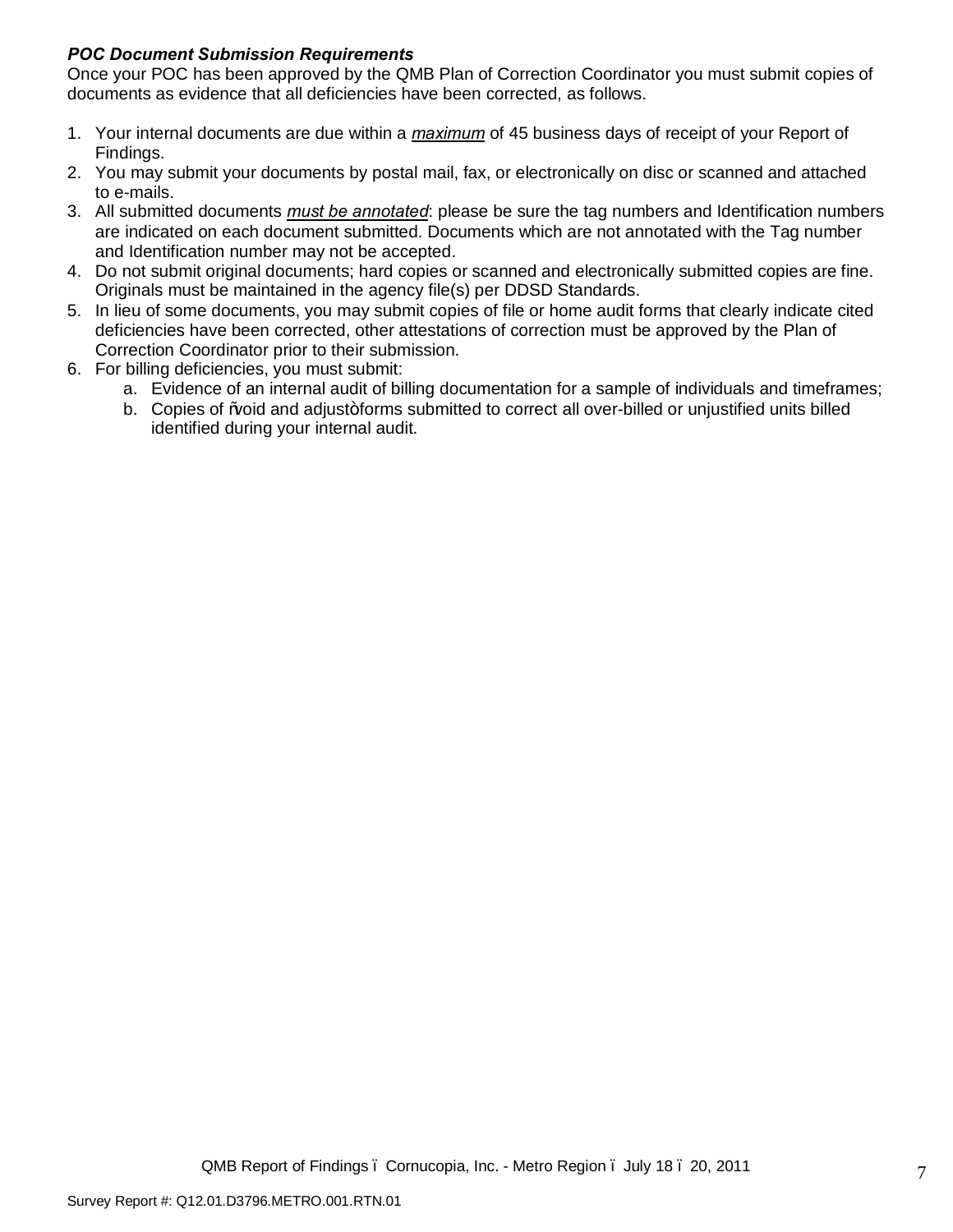Each deficiency in your Report of Findings is scored on a Scope and Severity Scale. The culmination of each deficiency of Scope and Severity is used to determine degree of compliance to standards and regulations and level of QMB Compliance Determination.

|                 |                  |                                                             |                                  | <b>SCOPE</b>                    |                                             |
|-----------------|------------------|-------------------------------------------------------------|----------------------------------|---------------------------------|---------------------------------------------|
|                 |                  |                                                             | <b>Isolated</b><br>$01\% - 15\%$ | <b>Pattern</b><br>$16\% - 79\%$ | <b>Widespread</b><br>$80\% - 100\%$         |
|                 | High Impact      | Immediate Jeopardy to<br>individual health and or<br>safety | J.                               | Κ.                              | L.                                          |
|                 |                  | <b>Actual harm</b>                                          | G.                               | н.                              | I.                                          |
| <b>SEVERITY</b> | Medium<br>Impact | No Actual Harm<br>Potential for more than                   | D.                               | Е.                              | $F.$ (3 or<br>more)                         |
|                 |                  | minimal harm                                                | $D.$ (2 or<br>less)              |                                 | $F.$ (no<br>conditions of<br>participation) |
|                 | Low<br>Impact    | No Actual Harm<br>Minimal potential for<br>harm.            | А.                               | <b>B.</b>                       | C.                                          |

# **Scope and Severity Definitions:**

· Isolated:

A deficiency that is limited to 1% to 15% of the sample, usually impacting few individuals in the sample.

· Pattern:

A deficiency that impacts a number or group of individuals from 16% to 79% of the sample is defined as a pattern finding. Pattern findings suggest the need for system wide corrective actions.

· Widespread:

A deficiency that impacts most or all (80% to 100%) of the individuals in the sample is defined as widespread or pervasive. Widespread findings suggest the need for system wide corrective actions as well as the need to implement a Continuous Quality Improvement process to improve or build infrastructure. Widespread findings could be referred to the Internal Review Committee for review and possible actions or sanctions.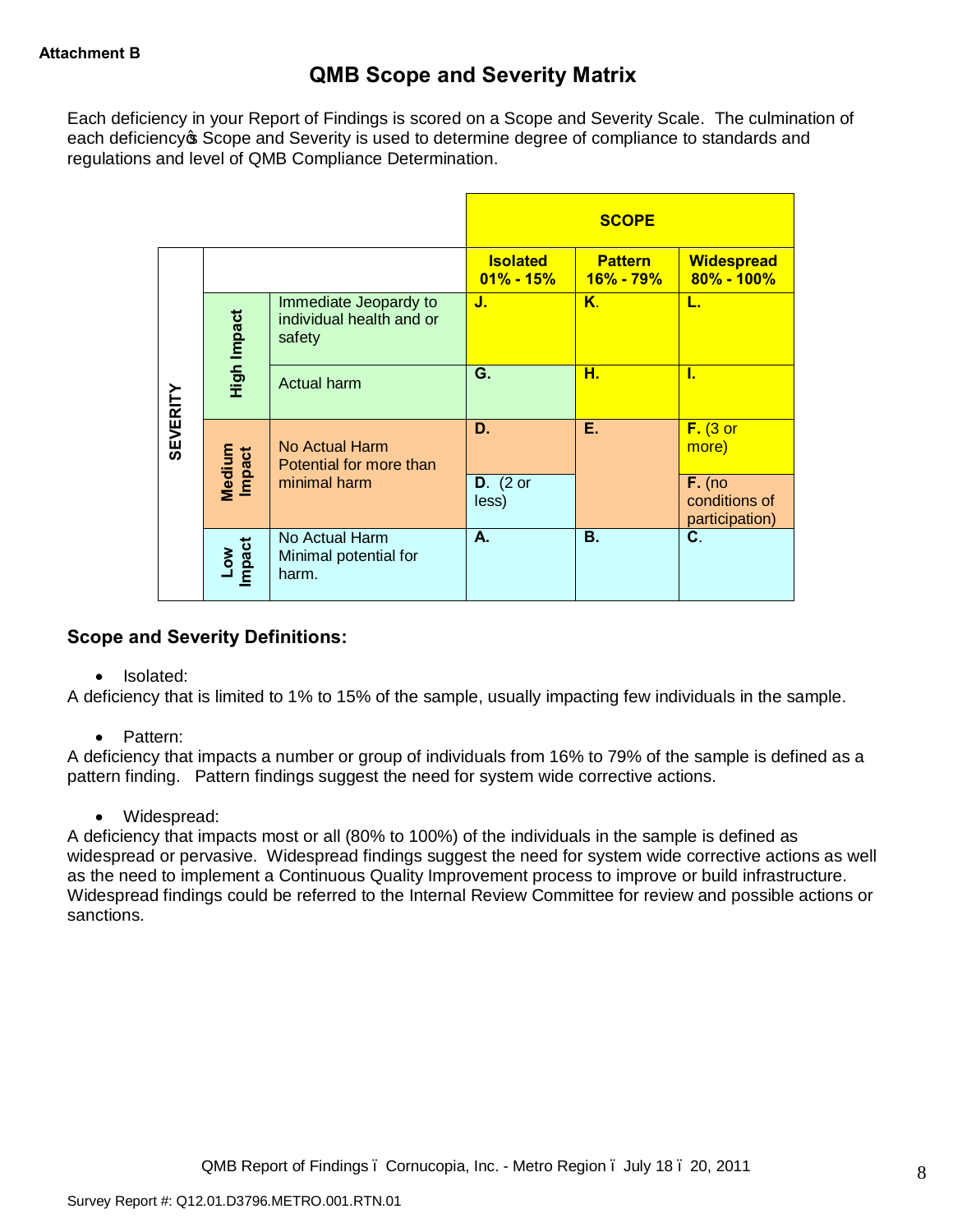# **QMB Determinations of Compliance**

• **%**Substantial Compliance with Conditions of Participation+

The QMB determination of % abstantial Compliance with Conditions of Participation+indicates that a provider is in substantial compliance with all £onditions of Participationgand other standards and regulations. The agency has obtained a level of compliance such that there is a minimal potential for harm to individuals onealth and safety. To qualify for a determination of Substantial Compliance with Conditions of Participation, the provider must be in compliance with all Conditions of Participation.

• %Non-Compliance with Conditions of Participation+

The QMB determination of "Non-Compliance with Conditions of Participation+indicates that a provider is out of compliance with one (1) or more £ onditions of Participation.  $qThis$  non-compliance, if not corrected, is likely to result in a serious negative outcome or the potential for more than minimal harm to individualsg health and safety.

Providers receiving a repeat determination of  $\Delta$ Non-Compliancegmay be referred by QMB to the Internal Review Committee (IRC) for consideration of remedies and possible actions.

• %Sub-Standard Compliance with Conditions of Participation+

The QMB determination of % aub-Standard Compliance with Conditions of Participation+ indicates a provider is significantly out of compliance with Conditions of Participation and/or has:

- · Multiple findings of widespread non-compliance with any standard or regulation with a significant potential for more than minimal harm.
- · Any finding of actual harm or Immediate Jeopardy.

Providers receiving a repeat determination of  $\triangle$ ubstandard Complianceqwill be referred by QMB to the Internal Review Committee (IRC) for consideration of remedies and possible actions.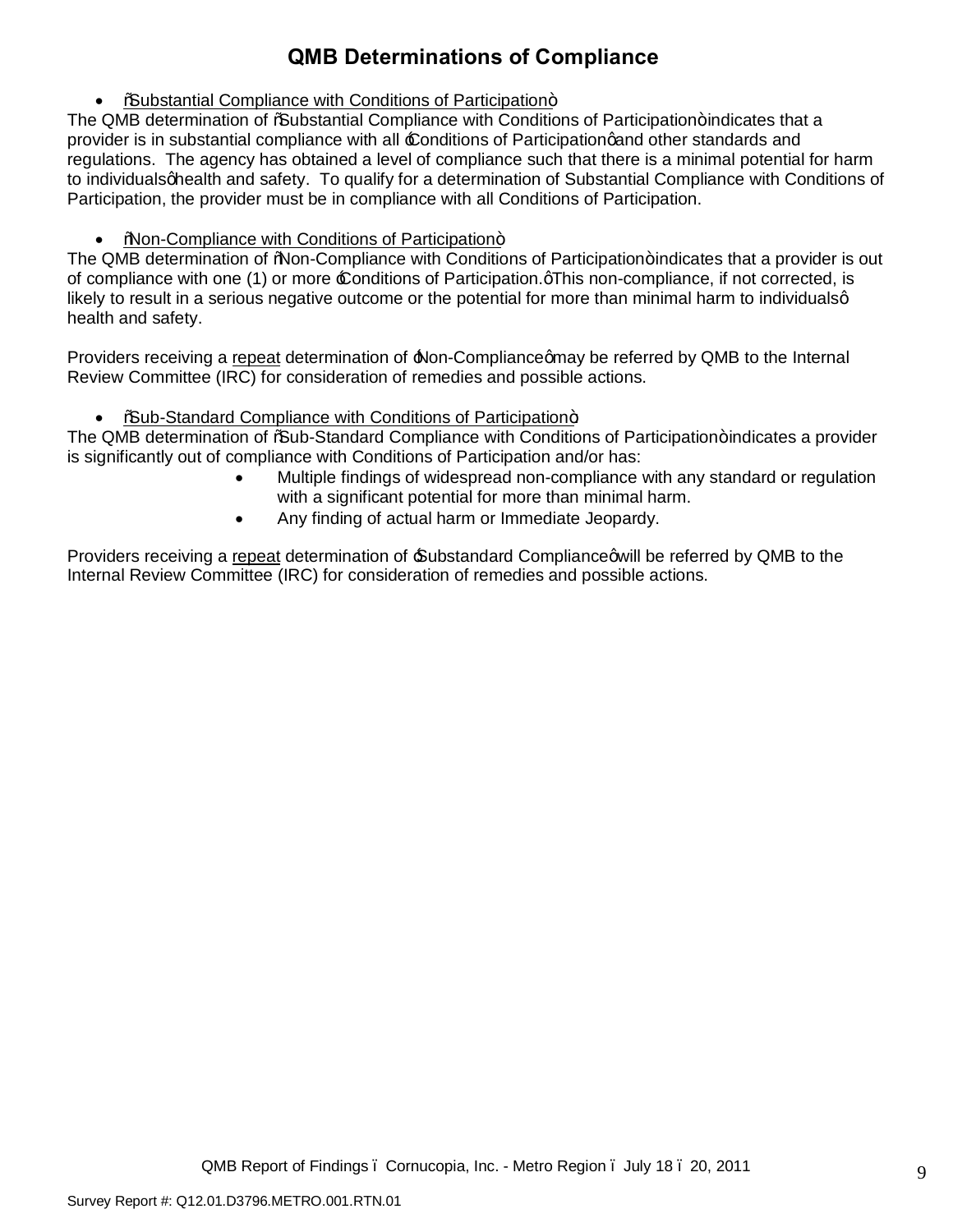# **Guidelines for the Provider Informal Reconsideration of Finding (IRF) Process**

#### **Introduction:**

Throughout the QMB Survey process, surveyors are openly communicating with providers. Open communication means that surveyors have clarified issues and/or requested missing information before completing the review. Regardless, there may still be instances where the provider disagrees with a specific finding. Providers may use the following process to informally dispute a finding.

#### **Instructions:**

- 1. The Informal Reconsideration of the Finding (IRF) request must be in writing to the QMB Deputy Bureau Chief **within 10 working days** of receipt of the final report.
- 2. The written request for an IRF must be completed on the QMB Request for Informal Reconsideration of Finding Form available on the QMB website: http://dhi.health.state.nm.us/qmb
- 3. The written request for an IRF must specify in detail the request for reconsideration and why the finding is inaccurate.
- 4. The IRF request must include all supporting documentation or evidence.

### **The following limitations apply to the IRF process:**

- The request for an IRF and all supporting evidence must be received within 10 days.
- · Findings based on evidence requested during the survey and not provided may not be subject to reconsideration.
- · The supporting documentation must be new evidence not previously reviewed or requested by the survey team.
- · Providers must continue to complete their Plan [of Correction during the IRF proce](http://dhi.health.state.nm.us/qmb)ss
- · Providers may not request an IRF to challenge the sampling methodology.
- · Providers may not request an IRF based on disagreement with the nature of the standard or regulation.
- · Providers may not request an IRF to challenge the team composition.
- · Providers may not request an IRF to challenge the QMB compliance determination or the length of their DDSD provider contract.

A Provider forfeits the right to an IRF if the request is not made within 10 working days of receiving the report and/or does not include all supporting documentation or evidence to show compliance with the standards and regulations.

QMB has 30 working days to complete the review and notify the provider of the decision. The request will be reviewed by the IRF committee. The Provider will be notified in writing of the ruling; no face to face meeting will be conducted.

When a Provider requests that a finding be reconsidered, it does not stop or delay the Plan of Correction process. **Providers must continue to complete the Plan of Correction, including the finding in dispute regardless of the IRF status.** If a finding is removed or modified, it will be noted and removed or modified from the Report of Findings. It should be noted that in some cases a Plan of Correction may be completed prior to the IRF process being completed. The provider will be notified in writing on the decisions of the IRF committee.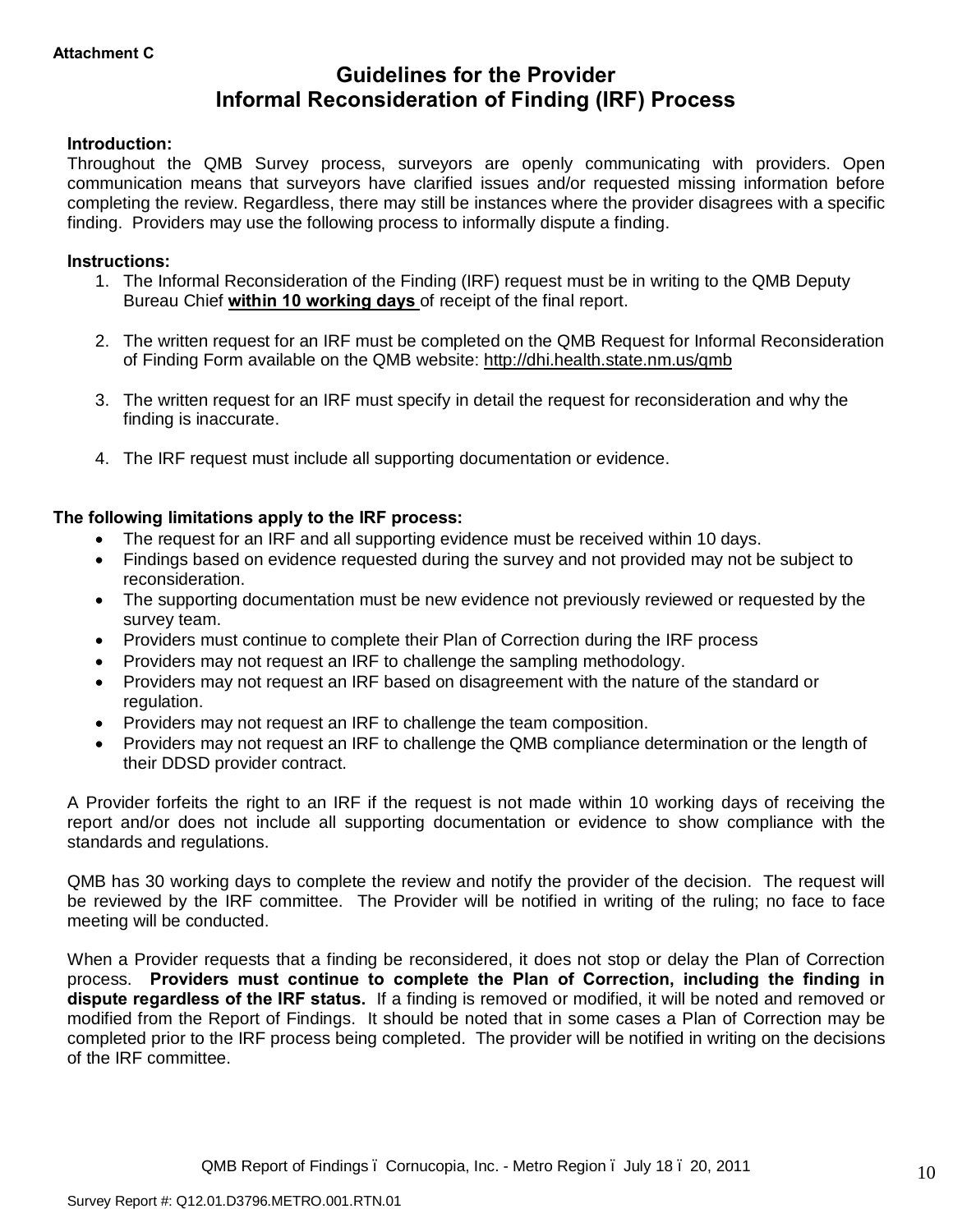| Agency:                 | Cornucopia, Inc. - Metro Region          |
|-------------------------|------------------------------------------|
| Program:                | Developmental Disabilities Waiver        |
| Service:                | Community Inclusion (Adult Habilitation) |
| <b>Monitoring Type:</b> | <b>Routine Survey</b>                    |
| Date of Survey:         | July 18 - 20, 2011                       |

| <b>Standard of Care</b>                                                                                                                                                                                                                                                                                                                                                                                                                                                                                                                                                                                                                                                                                                                                                                                                                                                                                                                                                                                                                                                                                                                                                                                                                                                                                                                                                                                                                                                                                                                                                            | <b>Deficiency</b>                                                                                                                                                                                                                                                                                      | <b>Agency Plan of Correction and</b><br><b>Responsible Party</b>                                                                          | <b>Date</b><br><b>Due</b> |
|------------------------------------------------------------------------------------------------------------------------------------------------------------------------------------------------------------------------------------------------------------------------------------------------------------------------------------------------------------------------------------------------------------------------------------------------------------------------------------------------------------------------------------------------------------------------------------------------------------------------------------------------------------------------------------------------------------------------------------------------------------------------------------------------------------------------------------------------------------------------------------------------------------------------------------------------------------------------------------------------------------------------------------------------------------------------------------------------------------------------------------------------------------------------------------------------------------------------------------------------------------------------------------------------------------------------------------------------------------------------------------------------------------------------------------------------------------------------------------------------------------------------------------------------------------------------------------|--------------------------------------------------------------------------------------------------------------------------------------------------------------------------------------------------------------------------------------------------------------------------------------------------------|-------------------------------------------------------------------------------------------------------------------------------------------|---------------------------|
| Tag #1A08 Agency Case File                                                                                                                                                                                                                                                                                                                                                                                                                                                                                                                                                                                                                                                                                                                                                                                                                                                                                                                                                                                                                                                                                                                                                                                                                                                                                                                                                                                                                                                                                                                                                         | <b>Scope and Severity Rating: A</b>                                                                                                                                                                                                                                                                    |                                                                                                                                           |                           |
| Developmental Disabilities (DD) Waiver Service<br>Standards effective 4/1/2007<br><b>CHAPTER 1 II. PROVIDER AGENCY</b><br><b>REQUIREMENTS:</b> The objective of these standards<br>is to establish Provider Agency policy, procedure<br>and reporting requirements for DD Medicaid Waiver<br>program. These requirements apply to all such<br>Provider Agency staff, whether directly employed or<br>subcontracting with the Provider Agency. Additional<br>Provider Agency requirements and personnel<br>qualifications may be applicable for specific service<br>standards.<br>D. Provider Agency Case File for the Individual:<br>All Provider Agencies shall maintain at the<br>administrative office a confidential case file for each<br>individual. Case records belong to the individual<br>receiving services and copies shall be provided to<br>the receiving agency whenever an individual<br>changes providers. The record must also be made<br>available for review when requested by DOH, HSD<br>or federal government representatives for oversight<br>purposes. The individualos case file shall include<br>the following requirements:<br>(1) Emergency contact information, including the<br>individual \$ address, telephone number, names<br>and telephone numbers of relatives, or guardian<br>or conservator, physician's name(s) and<br>telephone number(s), pharmacy name, address<br>and telephone number, and health plan if<br>appropriate;<br>(2) The individual scomplete and current ISP, with<br>all supplemental plans specific to the individual, | Based on record review, the Agency failed to<br>maintain at the administrative office a confidential<br>case file for 1 of 12 individuals.<br>Review of the Agency individual case files found the<br>following items were not found, incomplete, and/or<br>not current:<br>• Speech Therapy Plan (#5) | Provider:<br>Please provide your evidence of on-going<br>Quality Assurance / Quality Improvement<br>specific to this tag below this line. |                           |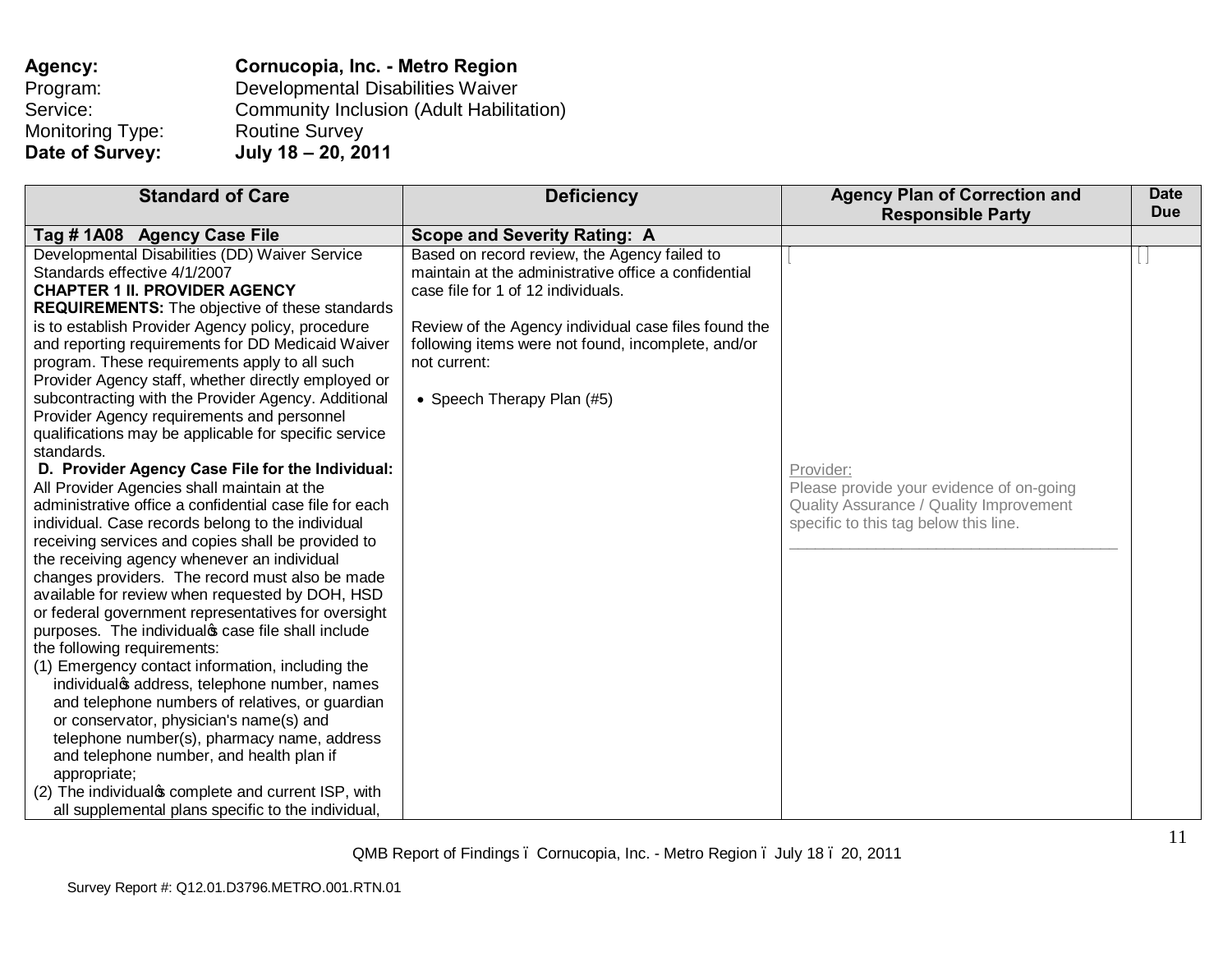| and the most current completed Health<br>Assessment Tool (HAT);                                      |  |  |
|------------------------------------------------------------------------------------------------------|--|--|
| (3) Progress notes and other service delivery                                                        |  |  |
| documentation;                                                                                       |  |  |
| (4) Crisis Prevention/Intervention Plans, if there are                                               |  |  |
| any for the individual;                                                                              |  |  |
| (5) A medical history, which shall include at least                                                  |  |  |
| demographic data, current and past medical                                                           |  |  |
| diagnoses including the cause (if known) of the                                                      |  |  |
| developmental disability, psychiatric diagnoses,                                                     |  |  |
| allergies (food, environmental, medications),                                                        |  |  |
| immunizations, and most recent physical exam;                                                        |  |  |
| (6) When applicable, transition plans completed for                                                  |  |  |
| individuals at the time of discharge from Fort                                                       |  |  |
| Stanton Hospital or Los Lunas Hospital and                                                           |  |  |
| Training School; and                                                                                 |  |  |
| (7) Case records belong to the individual receiving                                                  |  |  |
| services and copies shall be provided to the                                                         |  |  |
| individual upon request.                                                                             |  |  |
| (8) The receiving Provider Agency shall be provided                                                  |  |  |
| at a minimum the following records whenever an                                                       |  |  |
| individual changes provider agencies:                                                                |  |  |
| (a) Complete file for the past 12 months;                                                            |  |  |
| (b) ISP and quarterly reports from the current                                                       |  |  |
| and prior ISP year;                                                                                  |  |  |
| (c) Intake information from original admission to                                                    |  |  |
| services; and                                                                                        |  |  |
| (d) When applicable, the Individual Transition                                                       |  |  |
| Plan at the time of discharge from Los Lunas                                                         |  |  |
| Hospital and Training School or Ft. Stanton                                                          |  |  |
| Hospital.                                                                                            |  |  |
|                                                                                                      |  |  |
| NMAC 8.302.1.17 RECORD KEEPING AND                                                                   |  |  |
| <b>DOCUMENTATION REQUIREMENTS: A provider</b>                                                        |  |  |
| must maintain all the records necessary to fully<br>disclose the nature, quality, amount and medical |  |  |
| necessity of services furnished to an eligible                                                       |  |  |
| recipient who is currently receiving or who has                                                      |  |  |
| received services in the past.                                                                       |  |  |
|                                                                                                      |  |  |
|                                                                                                      |  |  |
|                                                                                                      |  |  |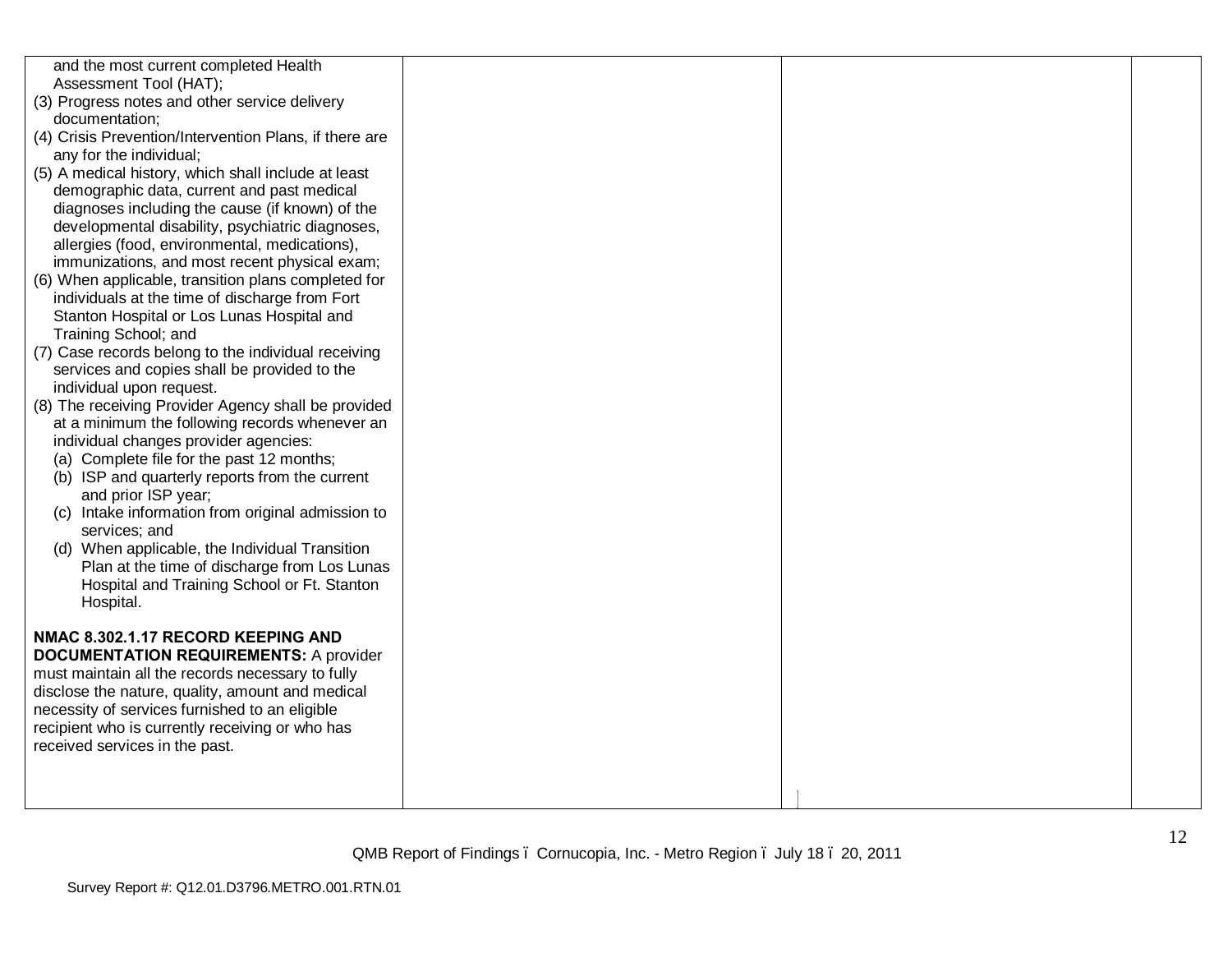| Tag # 1A11.1 (CoP) Transportation Training                                                         | <b>Scope and Severity Rating: D</b>                                                       |                                          |  |
|----------------------------------------------------------------------------------------------------|-------------------------------------------------------------------------------------------|------------------------------------------|--|
| Developmental Disabilities (DD) Waiver Service                                                     | Based on interview, the Agency failed to provide                                          |                                          |  |
| Standards effective 4/1/2007                                                                       | staff training regarding the safe operation of the                                        |                                          |  |
| <b>CHAPTER 1 II. PROVIDER AGENCY</b>                                                               | vehicle, assisting passengers and safe lifting                                            |                                          |  |
| <b>REQUIREMENTS:</b> The objective of these standards                                              | procedures for 1 of 12 Direct Service Professionals.                                      |                                          |  |
| is to establish Provider Agency policy, procedure                                                  |                                                                                           |                                          |  |
| and reporting requirements for DD Medicaid Waiver<br>program. These requirements apply to all such | When DSP were asked if they had received<br>transportation training including training on |                                          |  |
| Provider Agency staff, whether directly employed or                                                | wheelchair tie downs and van lift safety the                                              |                                          |  |
| subcontracting with the Provider Agency. Additional                                                | following was reported:                                                                   |                                          |  |
| Provider Agency requirements and personnel                                                         |                                                                                           |                                          |  |
| qualifications may be applicable for specific service                                              | • DSP #50 stated, %dond remember+                                                         |                                          |  |
| standardsõ                                                                                         |                                                                                           |                                          |  |
|                                                                                                    |                                                                                           |                                          |  |
| Department of Health (DOH) Developmental                                                           |                                                                                           | Provider:                                |  |
| <b>Disabilities Supports Division (DDSD) Policy</b>                                                |                                                                                           | Please provide your evidence of on-going |  |
| <b>Training Requirements for Direct Service Agency</b>                                             |                                                                                           | Quality Assurance / Quality Improvement  |  |
| Staff Policy Eff Date: March 1, 2007                                                               |                                                                                           | specific to this tag below this line.    |  |
| <b>II. POLICY STATEMENTS:</b>                                                                      |                                                                                           |                                          |  |
| I. Staff providing direct services shall complete                                                  |                                                                                           |                                          |  |
| safety training within the first thirty (30) days of                                               |                                                                                           |                                          |  |
| employment and before working alone with an                                                        |                                                                                           |                                          |  |
| individual receiving services. The training shall<br>address at least the following:               |                                                                                           |                                          |  |
|                                                                                                    |                                                                                           |                                          |  |
| 1. Operating a fire extinguisher                                                                   |                                                                                           |                                          |  |
| 2. Proper lifting procedures                                                                       |                                                                                           |                                          |  |
| 3. General vehicle safety precautions (e.g., pre-                                                  |                                                                                           |                                          |  |
| trip inspection, removing keys from the ignition                                                   |                                                                                           |                                          |  |
| when not in the driver \$ seat)                                                                    |                                                                                           |                                          |  |
| 4. Assisting passengers with cognitive and/or                                                      |                                                                                           |                                          |  |
| physical impairments (e.g., general guidelines for                                                 |                                                                                           |                                          |  |
| supporting individuals who may be unaware of                                                       |                                                                                           |                                          |  |
| safety issues involving traffic or those who                                                       |                                                                                           |                                          |  |
| require physical assistance to enter/exit a                                                        |                                                                                           |                                          |  |
| vehicle)                                                                                           |                                                                                           |                                          |  |
| 5. Operating wheelchair lifts (if applicable to the<br>staffos role)                               |                                                                                           |                                          |  |
| 6. Wheelchair tie-down procedures (if applicable                                                   |                                                                                           |                                          |  |
| to the staffor role)                                                                               |                                                                                           |                                          |  |
| 7. Emergency and evacuation procedures (e.g.,                                                      |                                                                                           |                                          |  |
| roadside emergency, fire emergency)                                                                |                                                                                           |                                          |  |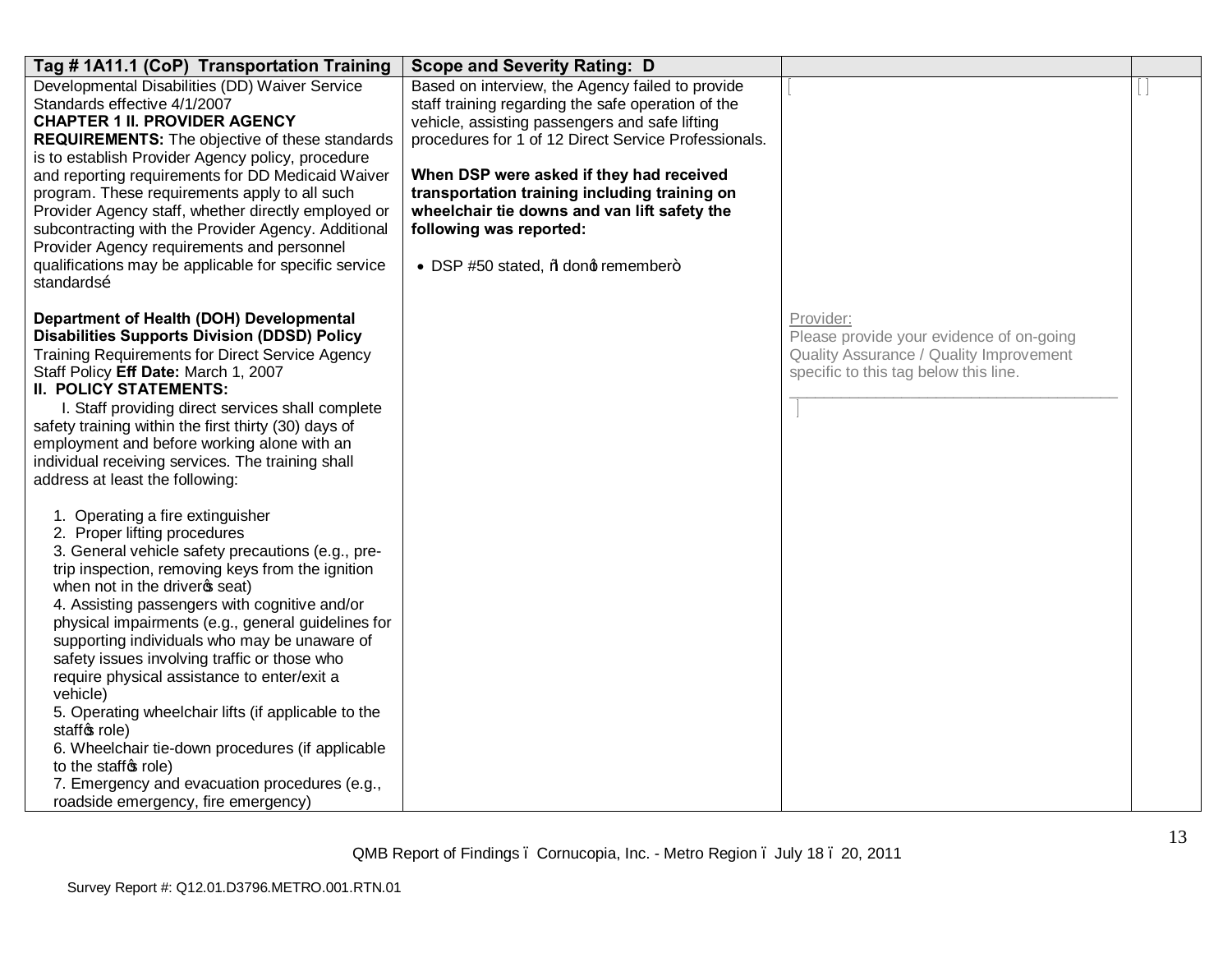| Tag # 1A15.2 & 5109 - Healthcare                                                                     | <b>Scope and Severity Rating: E</b>                  |                                          |  |
|------------------------------------------------------------------------------------------------------|------------------------------------------------------|------------------------------------------|--|
| <b>Documentation</b>                                                                                 |                                                      |                                          |  |
| Developmental Disabilities (DD) Waiver Service                                                       | Based on record review, the Agency failed to         |                                          |  |
| Standards effective 4/1/2007                                                                         | maintain the required documentation in the           |                                          |  |
| <b>CHAPTER 1. III. PROVIDER AGENCY</b>                                                               | Individuals Agency Record as required per standard   |                                          |  |
| DOCUMENTATION OF SERVICE DELIVERY AND                                                                | for 4 of 12 individual                               |                                          |  |
| <b>LOCATION - Healthcare Documentation by</b>                                                        |                                                      |                                          |  |
| <b>Nurses For Community Living Services,</b>                                                         | The following were not found, incomplete and/or not  |                                          |  |
| <b>Community Inclusion Services and Private Duty</b>                                                 | current:                                             |                                          |  |
| <b>Nursing Services: Nursing services must be</b>                                                    |                                                      |                                          |  |
| available as needed and documented for Provider                                                      | • Nutritional Evaluation                             |                                          |  |
| Agencies delivering Community Living Services,                                                       | ° Individual \$ #6 - According to the IST section of |                                          |  |
| Community Inclusion Services and Private Duty                                                        | the ISP the individual is required to have an        |                                          |  |
| <b>Nursing Services.</b>                                                                             | evaluation. Last evaluation on file was              |                                          |  |
| Chapter 1. III. E. (1 - 4) (1) Documentation of                                                      | 2/24/2010 per evaluation new one was to be           | Provider:                                |  |
| nursing assessment activities                                                                        | completed in 12 months. No current evaluation        | Please provide your evidence of on-going |  |
| (a) The following hierarchy shall be used to                                                         | found.                                               | Quality Assurance / Quality Improvement  |  |
| determine which provider agency is responsible for                                                   |                                                      | specific to this tag below this line.    |  |
| completion of the HAT and MAAT and related                                                           | ° Individual \$ #11 - According to the IST section   |                                          |  |
| subsequent planning and training:                                                                    | of the ISP the individual is required to have an     |                                          |  |
| (i) Community living services provider agency;                                                       | evaluation. Last evaluation on file                  |                                          |  |
| (ii) Private duty nursing provider agency;                                                           | was3/30/2010, per evaluation new one was to          |                                          |  |
| (iii) Adult habilitation provider agency;                                                            | be completed in 12 months. No current                |                                          |  |
| (iv) Community access provider agency; and                                                           | evaluation found.                                    |                                          |  |
| (v) Supported employment provider agency.                                                            |                                                      |                                          |  |
| (b) The provider agency must arrange for their                                                       | • Health Care Plans                                  |                                          |  |
| nurse to complete the Health Assessment Tool                                                         | ° Skin/Wound - Individual #12 - As indicated by      |                                          |  |
| (HAT) and the Medication Administration                                                              | the IST section of ISP the individual is required    |                                          |  |
| Assessment Tool (MAAT) on at least an annual                                                         | to have a plan. No evidence of plan found.           |                                          |  |
| basis for each individual receiving community living,<br>community inclusion or private duty nursing |                                                      |                                          |  |
| services, unless the provider agency arranges for                                                    | • Crisis Plans/Medical Emergency Response            |                                          |  |
| the individualos Primary Care Practitioner (PCP) to                                                  | Plan                                                 |                                          |  |
| voluntarily complete these assessments in lieu of                                                    |                                                      |                                          |  |
| the agency nurse. Agency nurses may also                                                             | <b>Allergies to Sulfa and Baclofen</b>               |                                          |  |
| complete these assessments in collaboration with                                                     | Individual #9 - As indicated by the IST section      |                                          |  |
| the Primary Care Practitioner if they believe such                                                   | of ISP the individual is required to have a plan.    |                                          |  |
| consultation is necessary for an accurate                                                            | No evidence of plan found.                           |                                          |  |
| assessment. Family Living Provider Agencies have                                                     |                                                      |                                          |  |
| the option of having the subcontracted caregiver                                                     |                                                      |                                          |  |
| complete the HAT instead of the nurse or PCP, if                                                     |                                                      |                                          |  |
| the caregiver is comfortable doing so. However, the                                                  |                                                      |                                          |  |
|                                                                                                      |                                                      |                                          |  |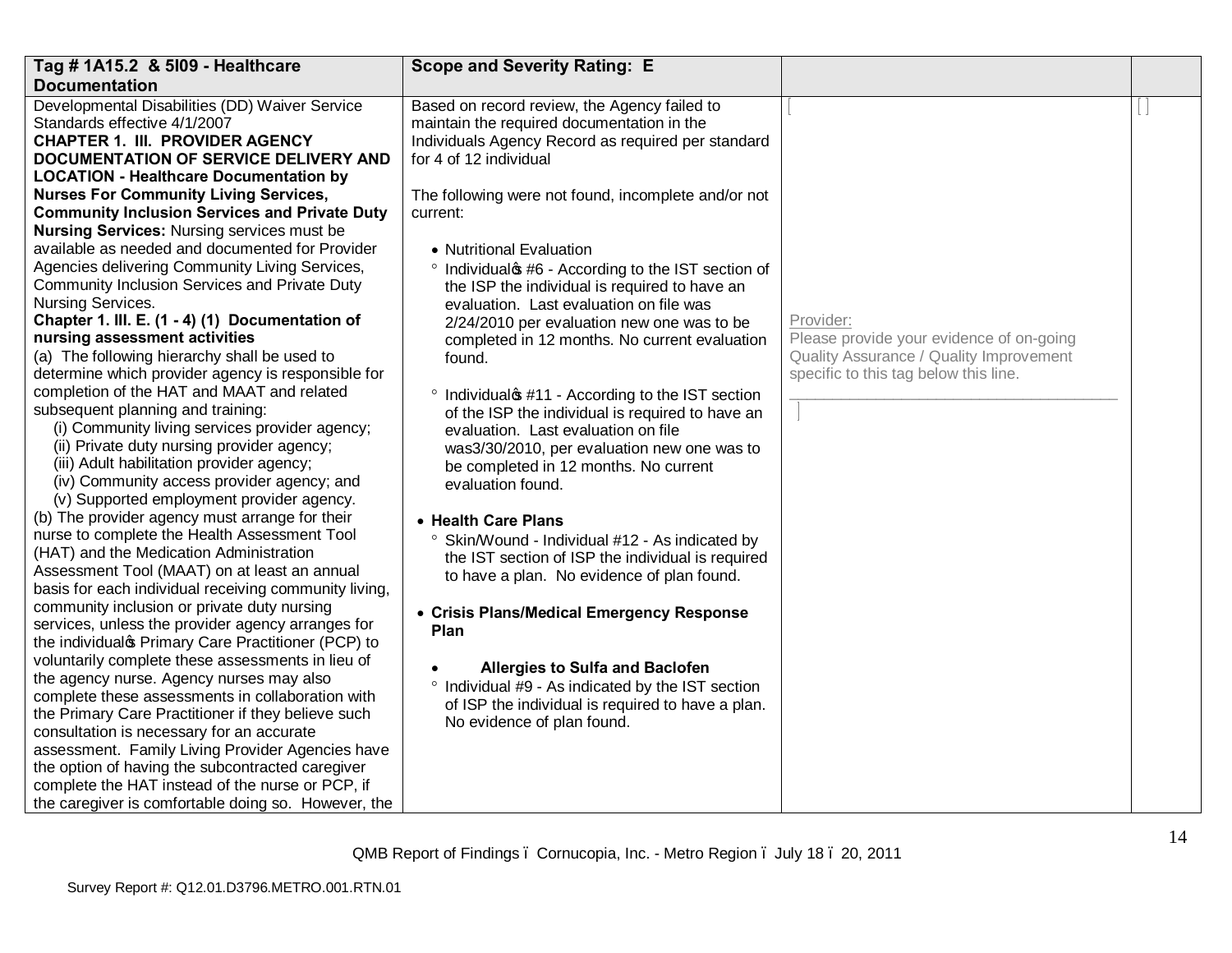| agency nurse must be available to assist the          |  |  |
|-------------------------------------------------------|--|--|
| caregiver upon request.                               |  |  |
| (c) For newly allocated individuals, the HAT and the  |  |  |
| MAAT must be completed within seventy-two (72)        |  |  |
| hours of admission into direct services or two weeks  |  |  |
| following the initial ISP, whichever comes first.     |  |  |
| (d) For individuals already in services, the HAT and  |  |  |
| the MAAT must be completed at least fourteen (14)     |  |  |
| days prior to the annual ISP meeting and submitted    |  |  |
| to all members of the interdisciplinary team. The     |  |  |
| HAT must also be completed at the time of any         |  |  |
| significant change in clinical condition and upon     |  |  |
| return from any hospitalizations. In addition to      |  |  |
| annually, the MAAT must be completed at the time      |  |  |
| of any significant change in clinical condition, when |  |  |
| a medication regime or route change requires          |  |  |
| delivery by licensed or certified staff, or when an   |  |  |
| individual has completed additional training          |  |  |
| designed to improve their skills to support self-     |  |  |
| administration (see DDSD Medication Assessment        |  |  |
| and Delivery Policy).                                 |  |  |
| (e) Nursing assessments conducted to determine        |  |  |
| current health status or to evaluate a change in      |  |  |
| clinical condition must be documented in a signed     |  |  |
| progress note that includes time and date as well as  |  |  |
| subjective information including the individual       |  |  |
| complaints, signs and symptoms noted by staff,        |  |  |
| family members or other team members; objective       |  |  |
| information including vital signs, physical           |  |  |
| examination, weight, and other pertinent data for the |  |  |
| given situation (e.g., seizure frequency, method in   |  |  |
| which temperature taken); assessment of the           |  |  |
| clinical status, and plan of action addressing        |  |  |
| relevant aspects of all active health problems and    |  |  |
| follow up on any recommendations of medical           |  |  |
| consultants.                                          |  |  |
| (2) Health related plans                              |  |  |
| (a) For individuals with chronic conditions that have |  |  |
| the potential to exacerbate into a life-threatening   |  |  |
| situation, a medical crisis prevention and            |  |  |
| intervention plan must be written by the nurse or     |  |  |
| other appropriately designated healthcare             |  |  |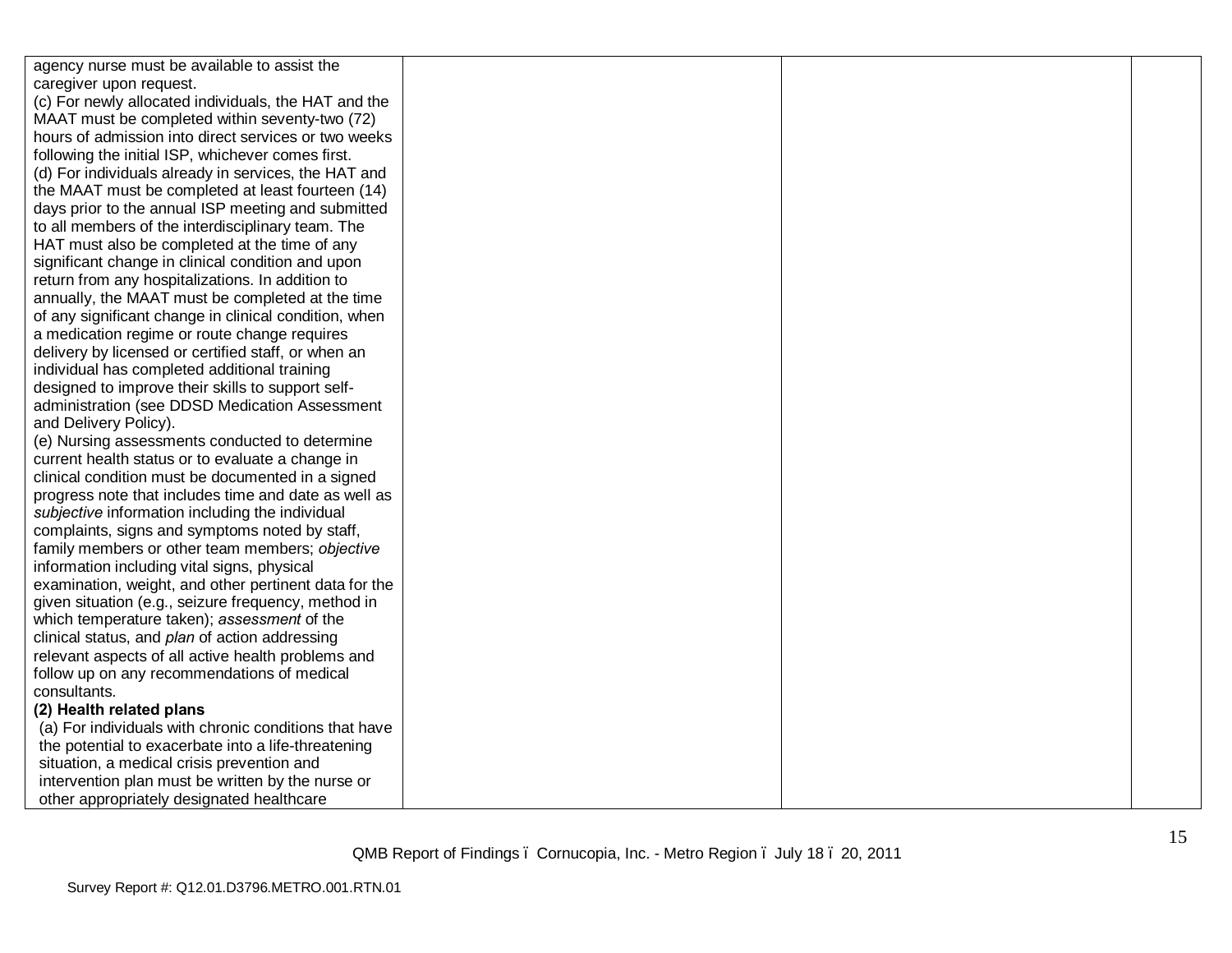| professional.                                          |  |  |
|--------------------------------------------------------|--|--|
| (b) Crisis prevention and intervention plans must be   |  |  |
| written in user-friendly language that is easily       |  |  |
| understood by those implementing the plan.             |  |  |
| (c) The nurse shall also document training             |  |  |
| regarding the crisis prevention and intervention       |  |  |
| plan delivered to agency staff and other team          |  |  |
| members, clearly indicating competency                 |  |  |
| determination for each trainee.                        |  |  |
| (d) If the individual receives services from separate  |  |  |
| agencies for community living and community            |  |  |
| inclusion services, nurses from each agency shall      |  |  |
| collaborate in the development of and training         |  |  |
| delivery for crisis prevention and intervention plans  |  |  |
| to assure maximum consistency across settings.         |  |  |
| (3) For all individuals with a HAT score of 4, 5 or 6, |  |  |
| the nurse shall develop a comprehensive healthcare     |  |  |
| plan that includes health related supports identified  |  |  |
| in the ISP (The healthcare plan is the equivalent of   |  |  |
| a nursing care plan; two separate documents are        |  |  |
| not required nor recommended):                         |  |  |
| (a) Each healthcare plan must include a statement      |  |  |
| of the person phealthcare needs and list               |  |  |
| measurable goals to be achieved through                |  |  |
| implementation of the healthcare plan. Needs           |  |  |
| statements may be based upon supports needed           |  |  |
| for the individual to maintain a current strength,     |  |  |
| ability or skill related to their health, prevention   |  |  |
| measures, and/or supports needed to remediate,         |  |  |
| minimize or manage an existing health condition.       |  |  |
| (b) Goals must be measurable and shall be revised      |  |  |
| when an individual has met the goal and has the        |  |  |
| potential to attain additional goals or no longer      |  |  |
| requires supports in order to maintain the goal.       |  |  |
| (c) Approaches described in the plan shall be          |  |  |
| individualized to reflect the individual wunique       |  |  |
| needs, provide guidance to the caregiver(s) and        |  |  |
| designed to support successful interactions. Some      |  |  |
| interventions may be carried out by staff, family      |  |  |
| members or other team members, and other               |  |  |
| interventions may be carried out directly by the       |  |  |
| nurse. persons responsible for each intervention       |  |  |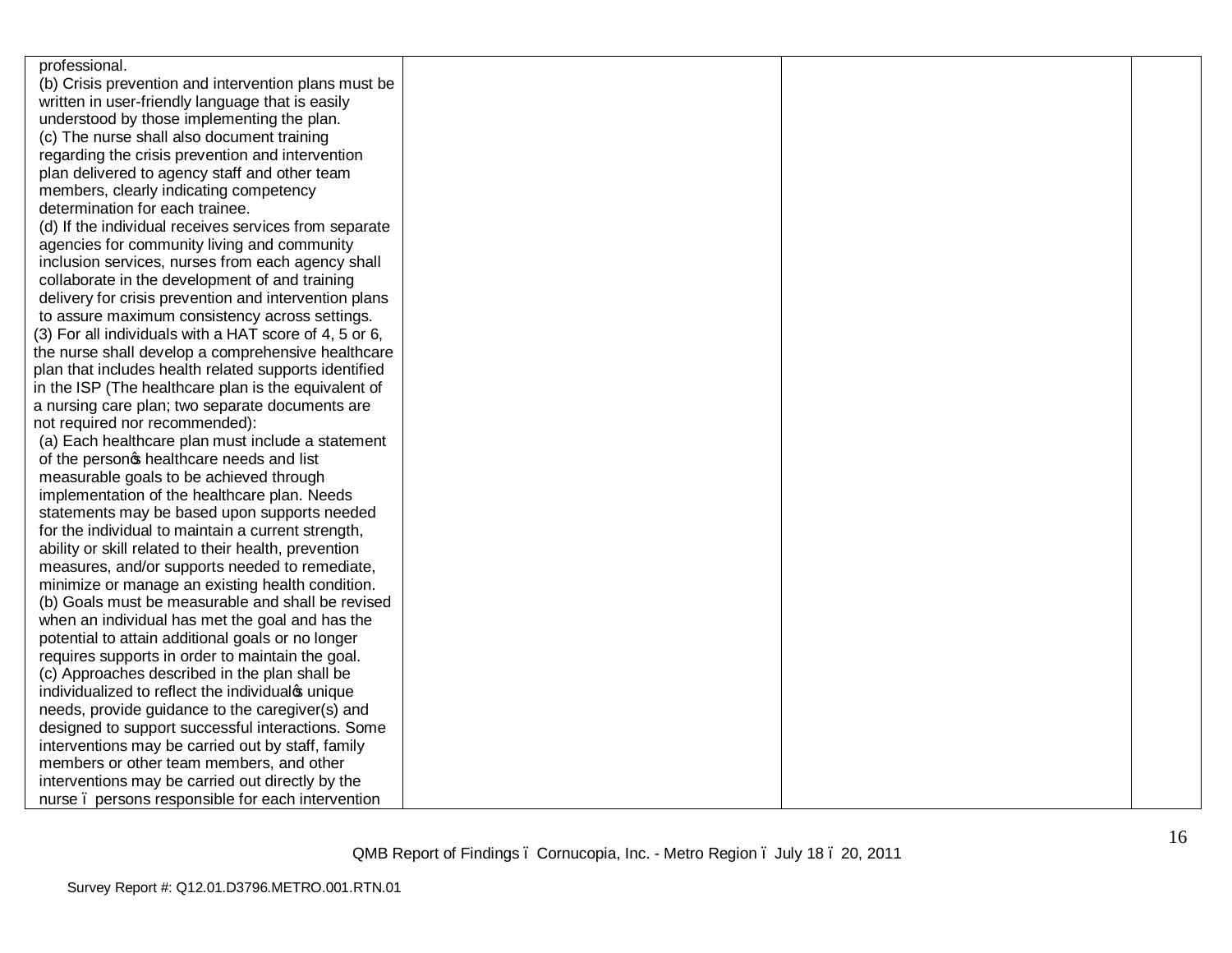shall be specified in the plan. (d) Healthcare plans shall be written in language that will be easily understood by the person(s) identified as implementing the interventions. (e) The nurse shall also document training on the healthcare plan delivered to agency staff and other team members, clearly indicating competency determination for each trainee. If the individual receives services from separate agencies for community living and community inclusion services, nurses from each agency shall collaborate in the development of and training delivery for healthcare plans to assure maximum consistency across settings. (f) Healthcare plans must be updated to reflect relevant discharge orders whenever an individual returns to services following a hospitalization. (g) All crisis prevention and intervention plans and healthcare plans shall include the individual name and date on each page and shall be signed by the author. (h) Crisis prevention and intervention plans as well as healthcare plans shall be reviewed by the nurse at least quarterly, and updated as needed. **(4) General Nursing Documentation** (a) The nurse shall complete legible and signed progress notes with date and time indicated that describe all interventions or interactions conducted with individuals served as well as all interactions with other healthcare providers serving the individual. All interactions shall be documented whether they occur by phone or in person. (b) For individuals with a HAT score of 4, 5 or 6, or who have identified health concerns in their ISP, the nurse shall provide the interdisciplinary team with a quarterly report that indicates current health status and progress to date on health related ISP desired outcomes and action plans as well as progress toward goals in the healthcare plan. Developmental Disabilities (DD) Waiver Service Standards effective 4/1/2007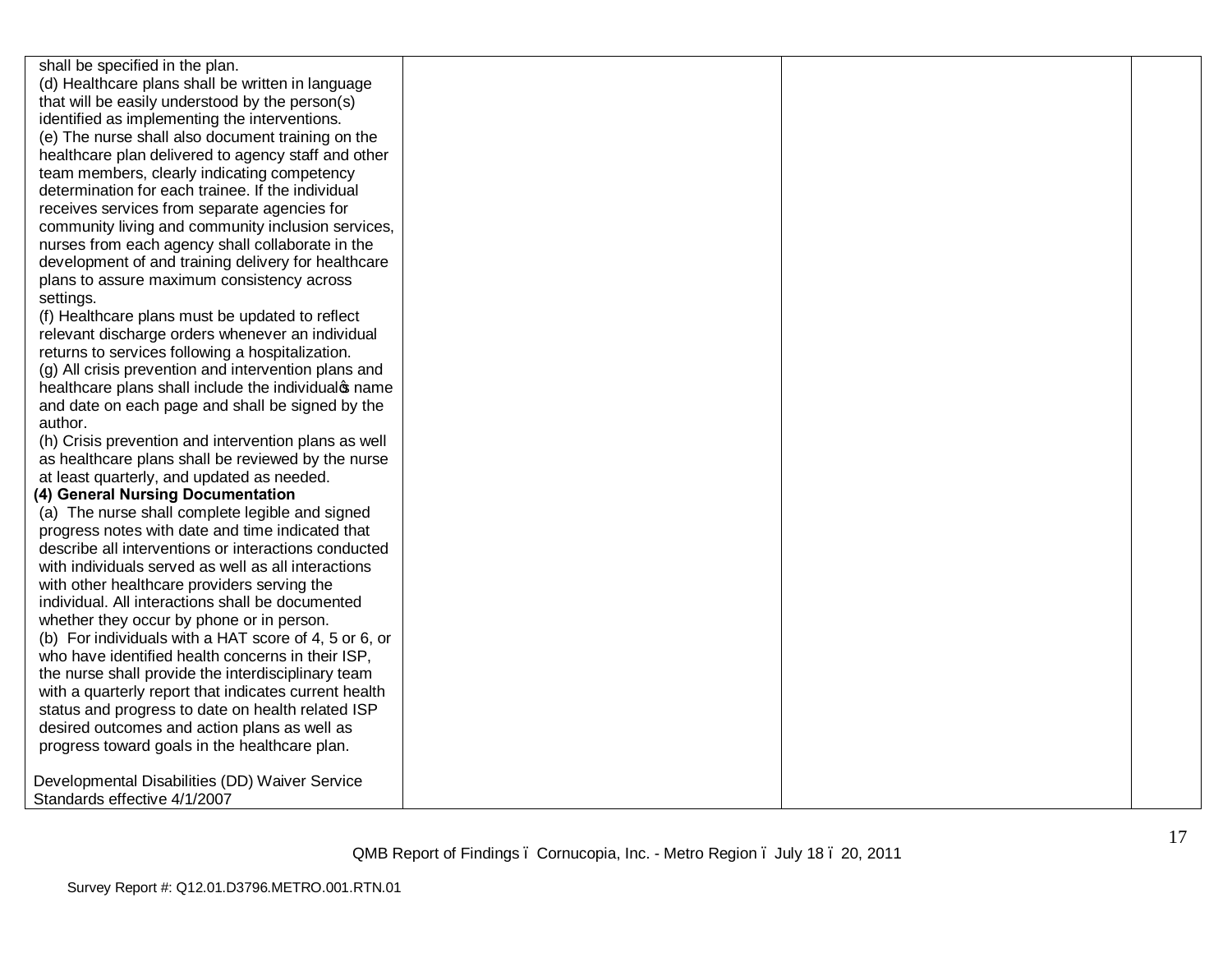| <b>CHAPTER 5 IV. COMMUNITY INCLUSION</b><br><b>SERVICES PROVIDER AGENCY</b><br><b>REQUIREMENTS</b>  |  |  |
|-----------------------------------------------------------------------------------------------------|--|--|
| <b>B. IDT Coordination</b><br>(1) Community Inclusion Services Provider                             |  |  |
| Agencies shall participate on the IDT as specified in                                               |  |  |
| the ISP Regulations (7.26.5 NMAC), and shall                                                        |  |  |
| ensure direct support staff participation as needed                                                 |  |  |
| to plan effectively for the individual; and                                                         |  |  |
| (2) Coordinate with the IDT to ensure that each                                                     |  |  |
| individual participating in Community Inclusion                                                     |  |  |
| Services who has a score of 4, 5, or 6 on the HAT<br>has a Health Care Plan developed by a licensed |  |  |
| nurse, and if applicable, a Crisis                                                                  |  |  |
| Prevention/Intervention Plan.                                                                       |  |  |
| <b>Department of Health Developmental Disabilities</b>                                              |  |  |
| <b>Supports Division Policy. Medical Emergency</b>                                                  |  |  |
| Response Plan Policy MERP-001 eff.8/1/2010                                                          |  |  |
| F. The MERP shall be written in clear, jargon free                                                  |  |  |
| language and include at a minimum the following                                                     |  |  |
| information:                                                                                        |  |  |
| 1. A brief, simple description of the condition or                                                  |  |  |
| illness.<br>2. A brief description of the most likely life                                          |  |  |
| threatening complications that might occur and                                                      |  |  |
| what those complications may look like to an                                                        |  |  |
| observer.<br>3. A concise list of the most important measures                                       |  |  |
| that may prevent the life threatening complication                                                  |  |  |
| from occurring (e.g., avoiding allergens that trigger                                               |  |  |
| an asthma attack or making sure the person with                                                     |  |  |
| diabetes has snacks with them to avoid<br>hypoglycemia).                                            |  |  |
| 4. Clear, jargon free, step-by-step instructions                                                    |  |  |
| regarding the actions to be taken by direct support                                                 |  |  |
| personnel (DSP) and/or others to intervene in the                                                   |  |  |
| emergency, including criteria for when to call 911.<br>5. Emergency contacts with phone numbers.    |  |  |
| 6. Reference toõ                                                                                    |  |  |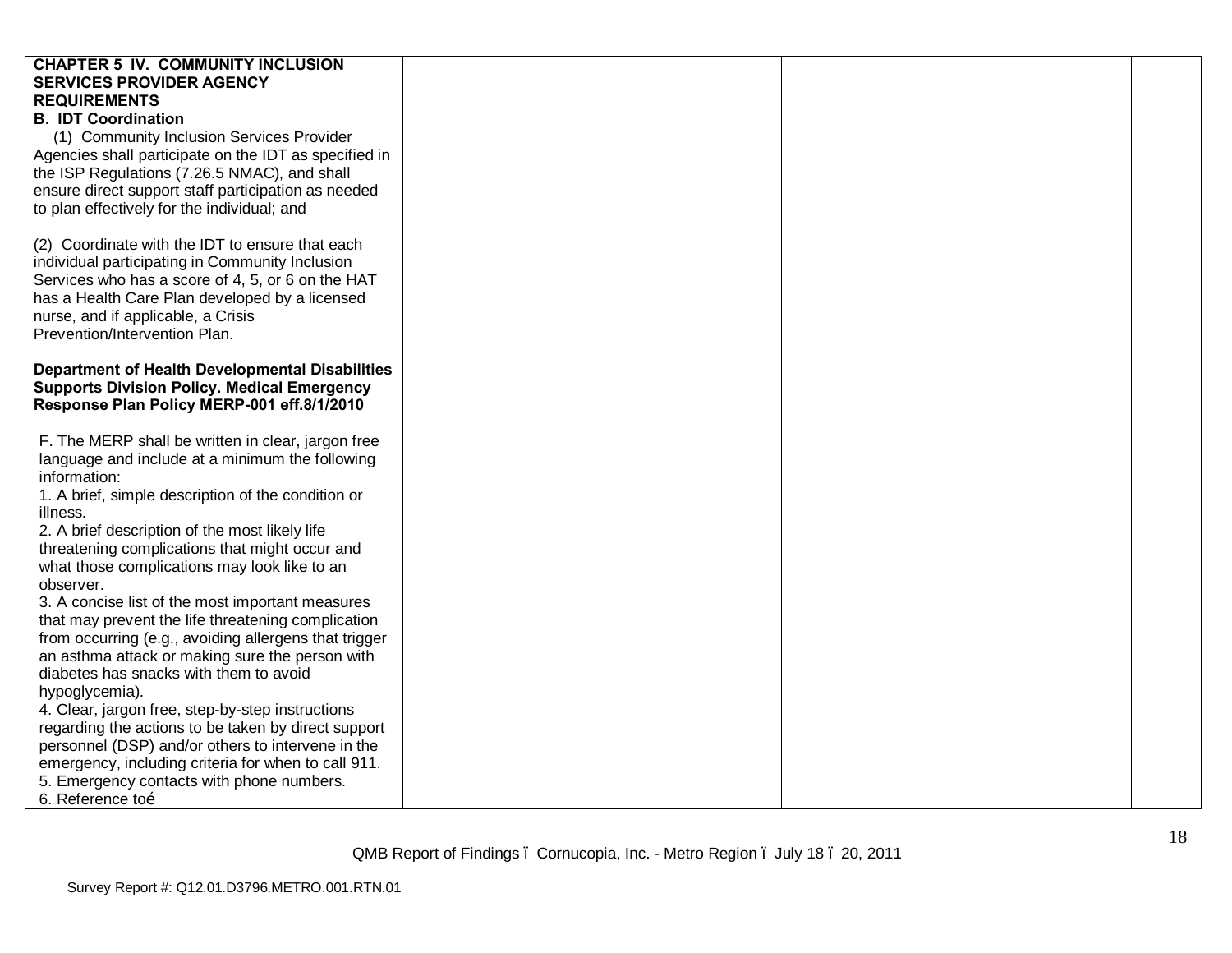| Tag #1A20 DSP Training Documents                        | <b>Scope and Severity Rating: E</b>                 |                                          |  |
|---------------------------------------------------------|-----------------------------------------------------|------------------------------------------|--|
| Developmental Disabilities (DD) Waiver Service          | Based on record review, the Agency failed to ensure |                                          |  |
| Standards effective 4/1/2007                            | that Orientation and Training requirements were met |                                          |  |
| <b>CHAPTER 1 IV. GENERAL REQUIREMENTS</b>               | for 5 of 12 Direct Service Professionals.           |                                          |  |
| FOR PROVIDER AGENCY SERVICE                             |                                                     |                                          |  |
| <b>PERSONNEL:</b> The objective of this section is to   | Review of Direct Service Professionals training     |                                          |  |
| establish personnel standards for DD Medicaid           | records found no evidence of the following required |                                          |  |
| Waiver Provider Agencies for the following services:    | DOH/DDSD trainings and certification being          |                                          |  |
| Community Living Supports, Community Inclusion          | completed:                                          |                                          |  |
| Services, Respite, Substitute Care and Personal         |                                                     |                                          |  |
| Support Companion Services. These standards             | • Pre- Service (DSP #40, 47, 50 & 53)               |                                          |  |
| apply to all personnel who provide services, whether    |                                                     |                                          |  |
| directly employed or subcontracting with the            | • Foundation for Health & Wellness (DSP #40, 46,    |                                          |  |
| Provider Agency. Additional personnel requirements      | 47, 50 & 53)                                        |                                          |  |
| and qualifications may be applicable for specific       |                                                     |                                          |  |
| service standards.                                      |                                                     |                                          |  |
| C. Orientation and Training Requirements:               |                                                     | Provider:                                |  |
| Orientation and training for direct support staff and   |                                                     | Please provide your evidence of on-going |  |
| his or her supervisors shall comply with the            |                                                     | Quality Assurance / Quality Improvement  |  |
| DDSD/DOH Policy Governing the Training                  |                                                     | specific to this tag below this line.    |  |
| Requirements for Direct Support Staff and Internal      |                                                     |                                          |  |
| Service Coordinators Serving Individuals with           |                                                     |                                          |  |
| Developmental Disabilities to include the following:    |                                                     |                                          |  |
| Each new employee shall receive appropriate<br>(1)      |                                                     |                                          |  |
| orientation, including but not limited to, all          |                                                     |                                          |  |
| policies relating to fire prevention, accident          |                                                     |                                          |  |
| prevention, incident management and                     |                                                     |                                          |  |
| reporting, and emergency procedures; and                |                                                     |                                          |  |
| Individual-specific training for each individual<br>(2) |                                                     |                                          |  |
| under his or her direct care, as described in the       |                                                     |                                          |  |
| individual service plan, prior to working alone         |                                                     |                                          |  |
| with the individual.                                    |                                                     |                                          |  |
| Department of Health (DOH) Developmental                |                                                     |                                          |  |
| Disabilities Supports Division (DDSD) Policy -          |                                                     |                                          |  |
| <b>Policy Title: Training Requirements for Direct</b>   |                                                     |                                          |  |
| Service Agency Staff Policy - Eff. March 1, 2007 -      |                                                     |                                          |  |
| <b>II. POLICY STATEMENTS:</b>                           |                                                     |                                          |  |
| A. Individuals shall receive services from competent    |                                                     |                                          |  |
| and qualified staff.                                    |                                                     |                                          |  |
| B. Staff shall complete individual-specific (formerly   |                                                     |                                          |  |
| known as %Addendum B+ training requirements in          |                                                     |                                          |  |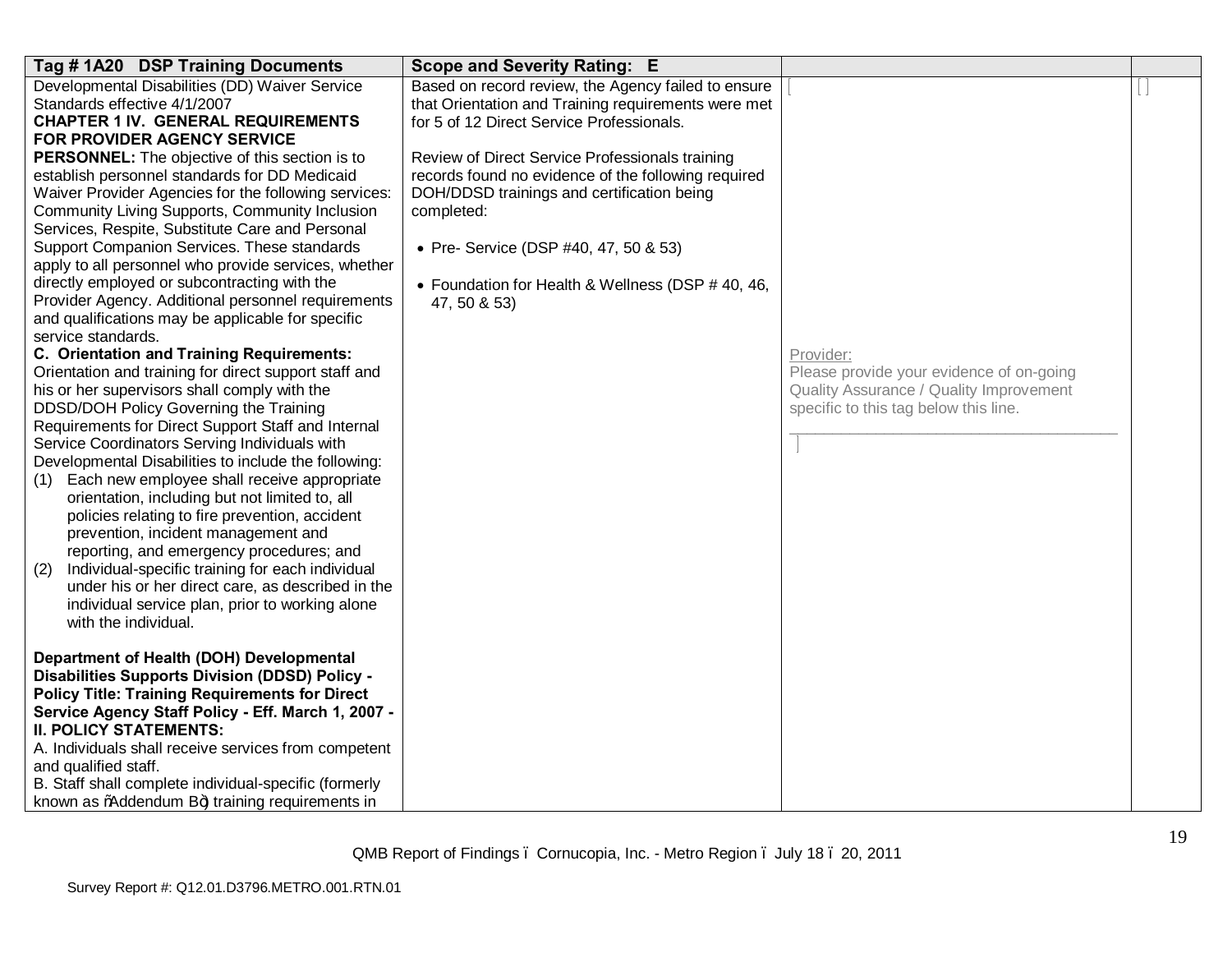| accordance with the specifications described in the   |  |  |
|-------------------------------------------------------|--|--|
| individual service plan (ISP) of each individual      |  |  |
| served.                                               |  |  |
| C. Staff shall complete training on DOH-approved      |  |  |
| incident reporting procedures in accordance with 7    |  |  |
| NMAC 1.13.                                            |  |  |
| D. Staff providing direct services shall complete     |  |  |
| training in universal precautions on an annual basis. |  |  |
| The training materials shall meet Occupational        |  |  |
| Safety and Health Administration (OSHA)               |  |  |
| requirements.                                         |  |  |
| E. Staff providing direct services shall maintain     |  |  |
| certification in first aid and CPR. The training      |  |  |
| materials shall meet OSHA requirements/guidelines.    |  |  |
| F. Staff who may be exposed to hazardous              |  |  |
| chemicals shall complete relevant training in         |  |  |
| accordance with OSHA requirements.                    |  |  |
| G. Staff shall be certified in a DDSD-approved        |  |  |
| behavioral intervention system (e.g., Mandt, CPI)     |  |  |
| before using physical restraint techniques. Staff     |  |  |
| members providing direct services shall maintain      |  |  |
| certification in a DDSD-approved behavioral           |  |  |
| intervention system if an individual they support has |  |  |
| a behavioral crisis plan that includes the use of     |  |  |
| physical restraint techniques.                        |  |  |
| H. Staff shall complete and maintain certification in |  |  |
| a DDSD-approved medication course in accordance       |  |  |
| with the DDSD Medication Delivery Policy M-001.       |  |  |
| I. Staff providing direct services shall complete     |  |  |
| safety training within the first thirty (30) days of  |  |  |
| employment and before working alone with an           |  |  |
| individual receiving services.                        |  |  |
|                                                       |  |  |
|                                                       |  |  |
|                                                       |  |  |
|                                                       |  |  |
|                                                       |  |  |
|                                                       |  |  |
|                                                       |  |  |
|                                                       |  |  |
|                                                       |  |  |
|                                                       |  |  |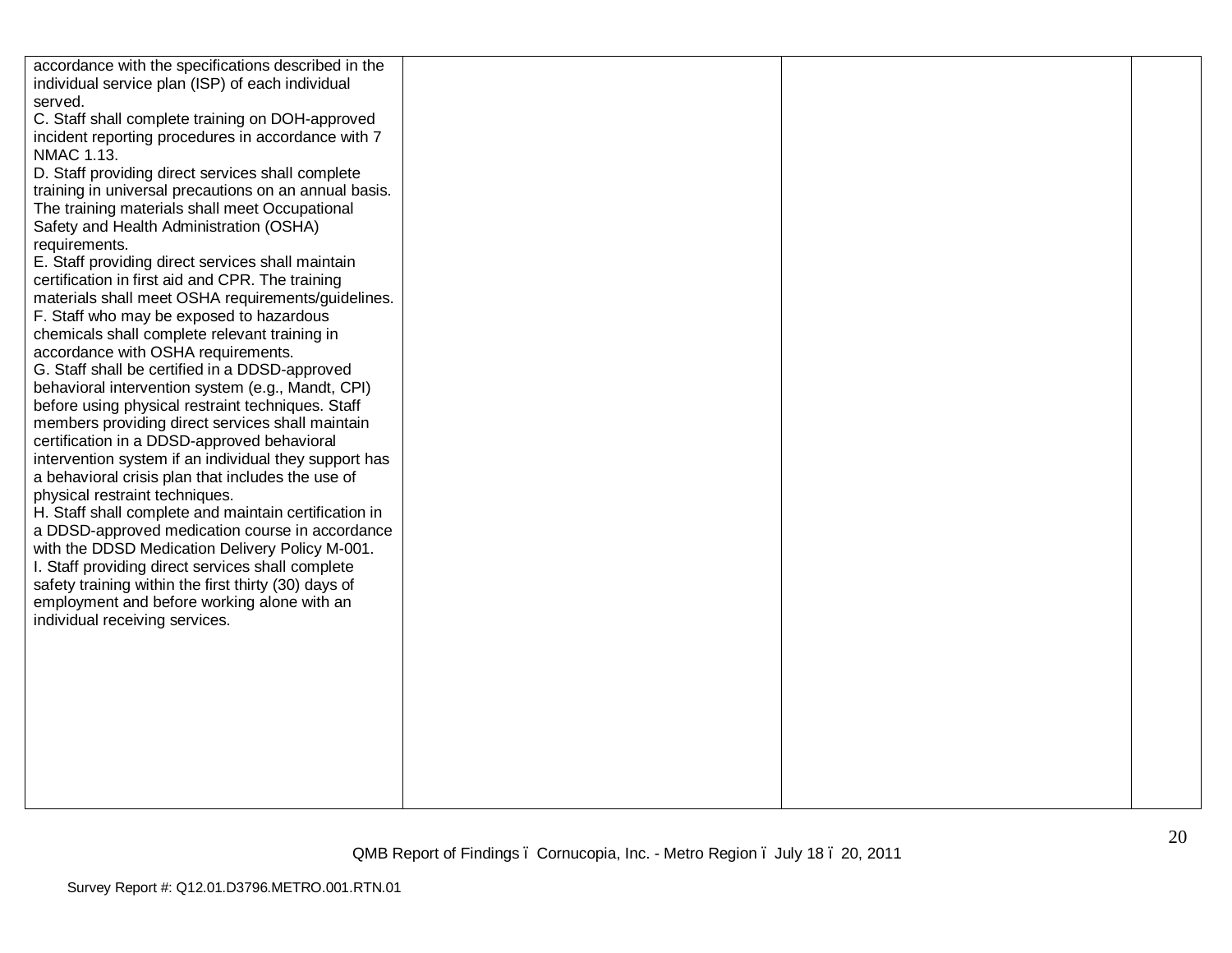| Tag #1A22 Staff Competence                                                                                                                                                                                                                                       | <b>Scope and Severity Rating: D</b>                                                                                                                                                                                                                                |                                                                                                  |  |
|------------------------------------------------------------------------------------------------------------------------------------------------------------------------------------------------------------------------------------------------------------------|--------------------------------------------------------------------------------------------------------------------------------------------------------------------------------------------------------------------------------------------------------------------|--------------------------------------------------------------------------------------------------|--|
| Developmental Disabilities (DD) Waiver Service<br>Standards effective 4/1/2007<br><b>CHAPTER 1 IV. GENERAL REQUIREMENTS</b><br>FOR PROVIDER AGENCY SERVICE                                                                                                       | Based on interview, the Agency failed to ensure that<br>training competencies were met for 2 of 12 Direct<br>Service Professionals.                                                                                                                                |                                                                                                  |  |
| <b>PERSONNEL:</b> The objective of this section is to<br>establish personnel standards for DD Medicaid<br>Waiver Provider Agencies for the following services:<br>Community Living Supports, Community Inclusion                                                 | When DSP were asked if they received training<br>on the Individual's ISP and what the plan<br>covered, the following was reported:                                                                                                                                 |                                                                                                  |  |
| Services, Respite, Substitute Care and Personal<br>Support Companion Services. These standards<br>apply to all personnel who provide services, whether                                                                                                           | • DSP #50 stated, %No, I just work with him+<br>(Individual #5)                                                                                                                                                                                                    |                                                                                                  |  |
| directly employed or subcontracting with the<br>Provider Agency. Additional personnel requirements<br>and qualifications may be applicable for specific<br>service standards.                                                                                    | When DSP were asked if they received training<br>on the Individual's Health Care Plans and what<br>the plan covered, the following was reported:                                                                                                                   |                                                                                                  |  |
| F. Qualifications for Direct Service Personnel:<br>The following employment qualifications and<br>competency requirements are applicable to all<br>Direct Service Personnel employed by a Provider<br>Agency:                                                    | • DSP #51 stated, %dong think so, I dong find<br>anything.+ As indicated by the IST the Individual<br>has Health Care Plans for Respiratory/Asthma;<br>Aspiration; GI & Bowel and Bladder issues.<br>(Individual #2)                                               | Provider:<br>Please provide your evidence of on-going<br>Quality Assurance / Quality Improvement |  |
| Direct service personnel shall be eighteen (18)<br>(1)<br>years or older. Exception: Adult Habilitation can<br>employ direct care personnel under the age of<br>eighteen 18 years, but the employee shall work<br>directly under a supervisor, who is physically | When DSP were asked if they received training<br>on the Individual's Crisis Plans/Medical<br><b>Emergency Response Plans and what the plan</b><br>covered, the following was reported:                                                                             | specific to this tag below this line.                                                            |  |
| present at all times;<br>Direct service personnel shall have the ability<br>(2)<br>to read and carry out the requirements in an<br>ISP;                                                                                                                          | • DSP #50 stated, %dong see anything than the<br>other health stuff I told you already.+ DSP #50<br>reported crisis plans for aspiration and oral<br>hygiene. However, as indicated by IST the<br>Individual also has Crisis Plans for Seizures<br>(Individual #5) |                                                                                                  |  |
| Direct service personnel shall be available to<br>(3)<br>communicate in the language that is<br>functionally required by the individual or in the<br>use of any specific augmentative<br>communication system utilized by the<br>individual;                     | • DSP #51 stated, %dong find any .+ As indicated<br>by the IST the Individual has Crisis Plans for<br>Aspiration; GI; Respiratory/Asthma & Allergies.<br>(Individual #2)                                                                                           |                                                                                                  |  |
| Direct service personnel shall meet the<br>(4)<br>qualifications specified by DDSD in the Policy                                                                                                                                                                 |                                                                                                                                                                                                                                                                    |                                                                                                  |  |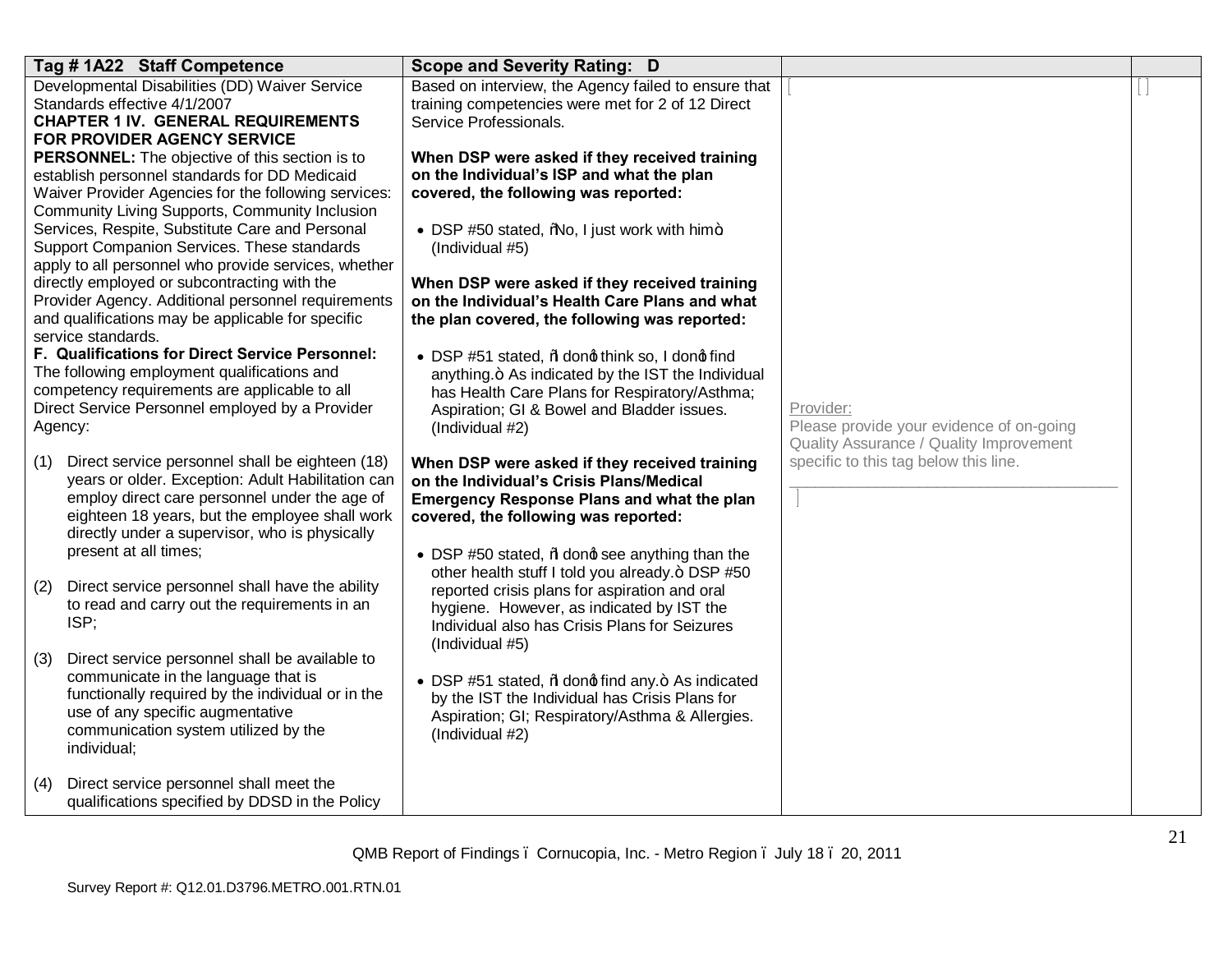|     | Governing the Training Requirements for Direct        |  |  |
|-----|-------------------------------------------------------|--|--|
|     | Support Staff and Internal Service                    |  |  |
|     | Coordinators, Serving Individuals with                |  |  |
|     | Developmental Disabilities; and                       |  |  |
|     |                                                       |  |  |
|     |                                                       |  |  |
| (5) | Direct service Provider Agencies of Respite           |  |  |
|     | Services, Substitute Care, Personal Support           |  |  |
|     | Services, Nutritional Counseling, Therapists          |  |  |
|     | and Nursing shall demonstrate basic                   |  |  |
|     | knowledge of developmental disabilities and           |  |  |
|     | have training or demonstrable qualifications          |  |  |
|     | related to the role he or she is performing and       |  |  |
|     | complete individual specific training as required     |  |  |
|     | in the ISP for each individual he or she support.     |  |  |
|     |                                                       |  |  |
| (6) | Report required personnel training status to the      |  |  |
|     | DDSD Statewide Training Database as                   |  |  |
|     | specified in DDSD policies as related to              |  |  |
|     | training requirements as follows:                     |  |  |
|     | (a) Initial comprehensive personnel status report     |  |  |
|     | (name, date of hire, Social Security number           |  |  |
|     | category) on all required personnel to be             |  |  |
|     | submitted to DDSD Statewide Training                  |  |  |
|     | Database within the first ninety (90) calendar        |  |  |
|     | days of providing services;                           |  |  |
|     | (b) Staff who do not wish to use his or her Social    |  |  |
|     | Security Number may request an alternative            |  |  |
|     | tracking number; and                                  |  |  |
|     | (c) Quarterly personnel update reports sent to        |  |  |
|     | DDSD Statewide Training Database to reflect           |  |  |
|     | new hires, terminations, inter-provider               |  |  |
|     |                                                       |  |  |
|     | Agency position changes, and name                     |  |  |
|     | changes.                                              |  |  |
|     |                                                       |  |  |
|     | Department of Health (DOH) Developmental              |  |  |
|     | Disabilities Supports Division (DDSD) Policy -        |  |  |
|     | <b>Policy Title: Training Requirements for Direct</b> |  |  |
|     | Service Agency Staff Policy - Eff. March 1, 2007 -    |  |  |
|     | <b>II. POLICY STATEMENTS:</b>                         |  |  |
|     | A. Individuals shall receive services from competent  |  |  |
|     | and qualified staff.                                  |  |  |
|     |                                                       |  |  |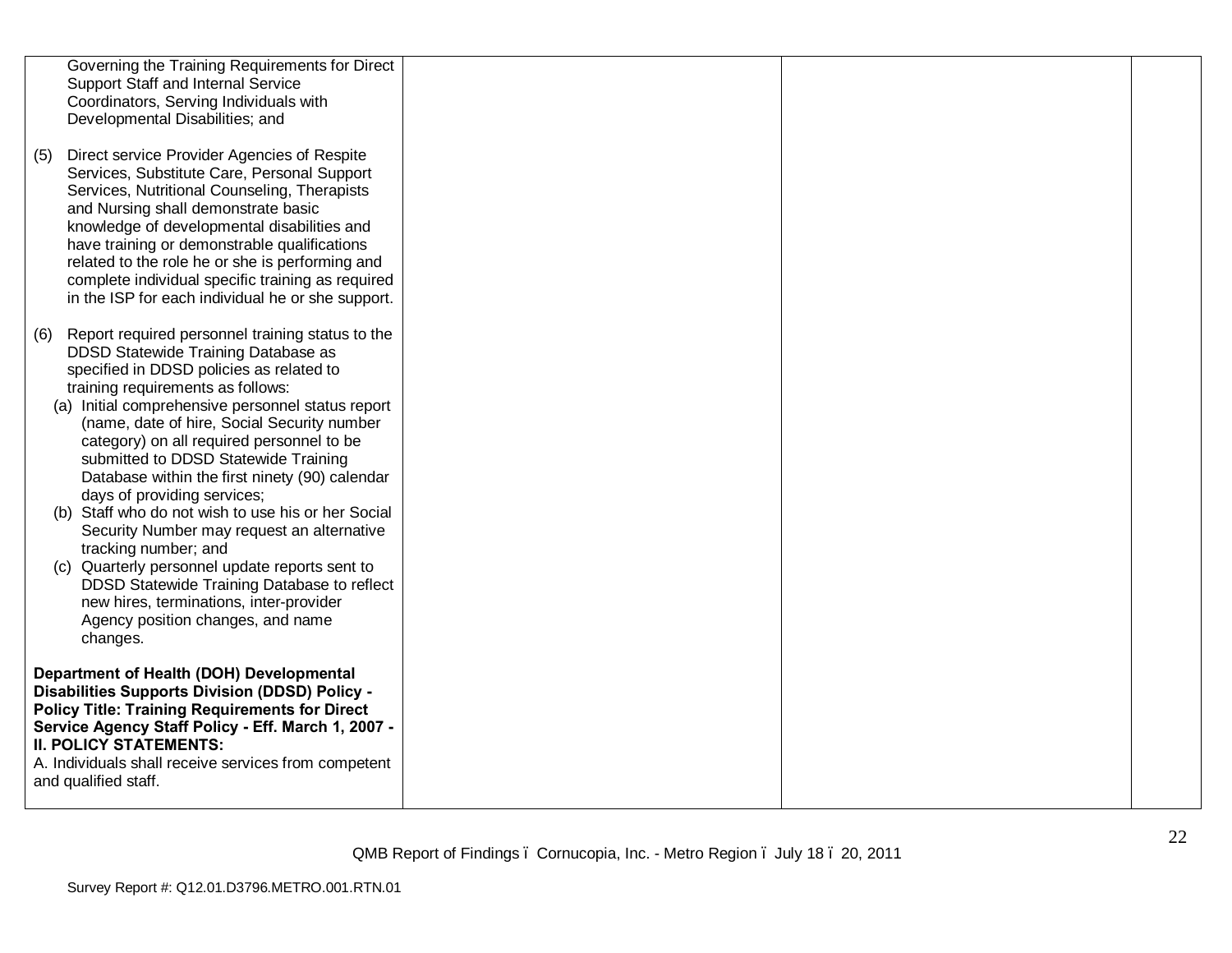| Tag #1A26 (CoP) COR / EAR                               | <b>Scope and Severity Rating: D</b>               |                                          |  |
|---------------------------------------------------------|---------------------------------------------------|------------------------------------------|--|
| NMAC 7.1.12.8 REGISTRY ESTABLISHED;                     | Based on record review, the Agency failed to      |                                          |  |
| PROVIDER INQUIRY REQUIRED: Upon the                     | maintain documentation in the employees           |                                          |  |
| effective date of this rule, the department has         | personnel records that evidenced inquiry to the   |                                          |  |
| established and maintains an accurate and               | Employee Abuse Registry prior to employment for 1 |                                          |  |
| complete electronic registry that contains the name,    | of 17 Agency Personnel.                           |                                          |  |
| date of birth, address, social security number, and     |                                                   |                                          |  |
| other appropriate identifying information of all        | The following Agency Personnel records            |                                          |  |
| persons who, while employed by a provider, have         | contained evidence that indicated the Employee    |                                          |  |
| been determined by the department, as a result of       | Abuse Registry was completed after hire:          |                                          |  |
| an investigation of a complaint, to have engaged in     |                                                   |                                          |  |
| a substantiated registry-referred incident of abuse,    | • #42. Date of Hire 2/28/2011. Completed          |                                          |  |
| neglect or exploitation of a person receiving care or   | 3/9/2011                                          |                                          |  |
| services from a provider. Additions and updates to      |                                                   |                                          |  |
| the registry shall be posted no later than two (2)      |                                                   |                                          |  |
| business days following receipt. Only department        |                                                   | Provider:                                |  |
| staff designated by the custodian may access,           |                                                   | Please provide your evidence of on-going |  |
| maintain and update the data in the registry.           |                                                   | Quality Assurance / Quality Improvement  |  |
| Provider requirement to inquire of<br>А.                |                                                   | specific to this tag below this line.    |  |
| registry. A provider, prior to employing or             |                                                   |                                          |  |
| contracting with an employee, shall inquire of the      |                                                   |                                          |  |
| registry whether the individual under consideration     |                                                   |                                          |  |
| for employment or contracting is listed on the          |                                                   |                                          |  |
| registry.                                               |                                                   |                                          |  |
| Prohibited employment. A provider may<br>В.             |                                                   |                                          |  |
| not employ or contract with an individual to be an      |                                                   |                                          |  |
| employee if the individual is listed on the registry as |                                                   |                                          |  |
| having a substantiated registry-referred incident of    |                                                   |                                          |  |
| abuse, neglect or exploitation of a person receiving    |                                                   |                                          |  |
| care or services from a provider.                       |                                                   |                                          |  |
| Documentation of inquiry to registry.<br>D.             |                                                   |                                          |  |
| The provider shall maintain documentation in the        |                                                   |                                          |  |
| employees personnel or employment records that          |                                                   |                                          |  |
| evidences the fact that the provider made an inquiry    |                                                   |                                          |  |
| to the registry concerning that employee prior to       |                                                   |                                          |  |
| employment. Such documentation must include             |                                                   |                                          |  |
| evidence, based on the response to such inquiry         |                                                   |                                          |  |
| received from the custodian by the provider, that the   |                                                   |                                          |  |
| employee was not listed on the registry as having a     |                                                   |                                          |  |
| substantiated registry-referred incident of abuse,      |                                                   |                                          |  |
| neglect or exploitation.                                |                                                   |                                          |  |
| Documentation for other staff. With<br>Е.               |                                                   |                                          |  |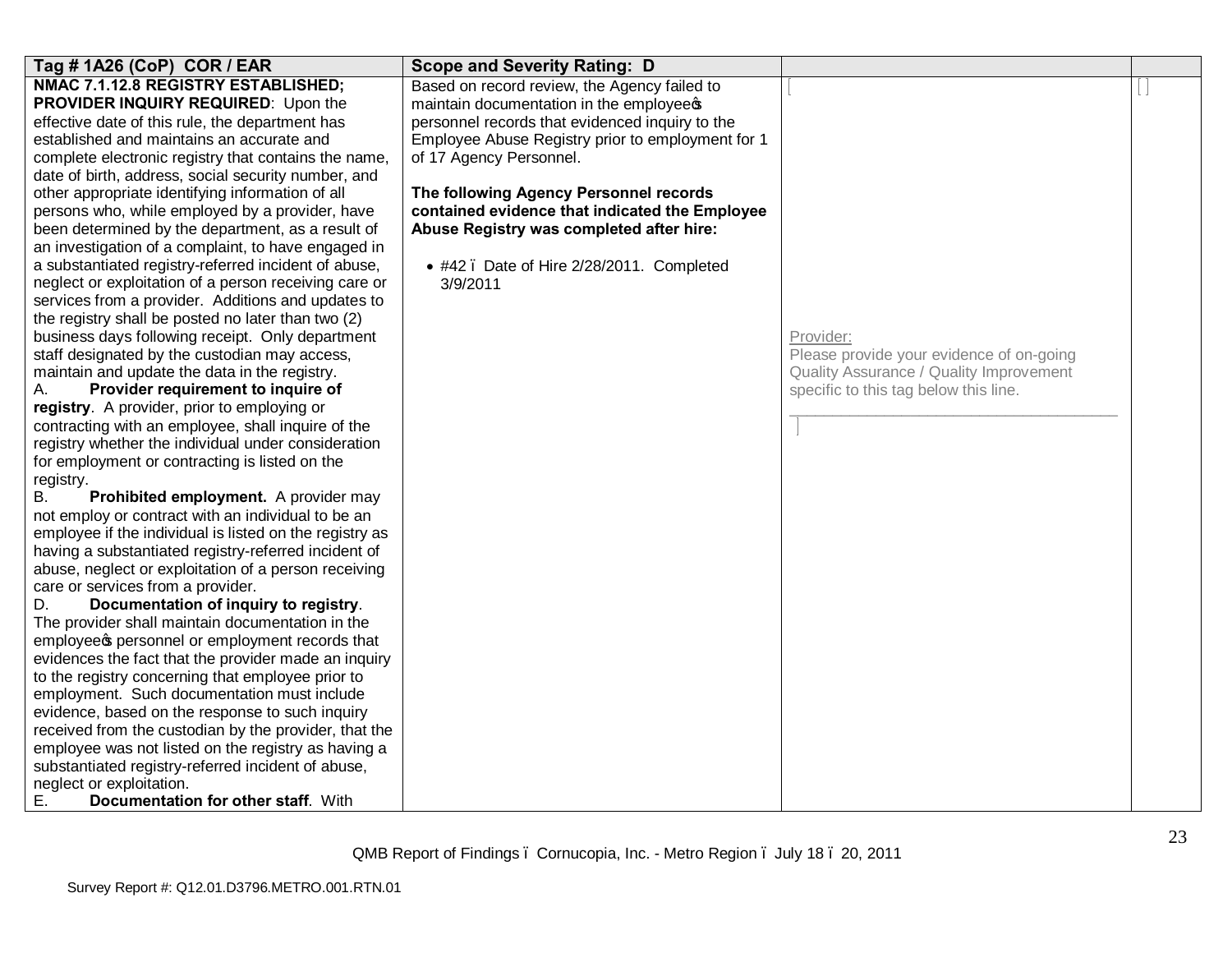| respect to all employed or contracted individuals<br>providing direct care who are licensed health care      |  |  |
|--------------------------------------------------------------------------------------------------------------|--|--|
| professionals or certified nurse aides, the provider                                                         |  |  |
| shall maintain documentation reflecting the                                                                  |  |  |
| individualos current licensure as a health care                                                              |  |  |
| professional or current certification as a nurse aide.                                                       |  |  |
| Consequences of noncompliance. The<br>F.                                                                     |  |  |
| department or other governmental agency having                                                               |  |  |
| regulatory enforcement authority over a provider                                                             |  |  |
| may sanction a provider in accordance with                                                                   |  |  |
| applicable law if the provider fails to make an                                                              |  |  |
| appropriate and timely inquiry of the registry, or fails                                                     |  |  |
| to maintain evidence of such inquiry, in connection<br>with the hiring or contracting of an employee; or for |  |  |
| employing or contracting any person to work as an                                                            |  |  |
| employee who is listed on the registry. Such                                                                 |  |  |
| sanctions may include a directed plan of correction,                                                         |  |  |
| civil monetary penalty not to exceed five thousand                                                           |  |  |
| dollars (\$5000) per instance, or termination or non-                                                        |  |  |
| renewal of any contract with the department or other                                                         |  |  |
| governmental agency.                                                                                         |  |  |
| Developmental Disabilities (DD) Waiver Service                                                               |  |  |
| Standards effective 4/1/2007                                                                                 |  |  |
| <b>Chapter 1.IV. General Provider Requirements.</b>                                                          |  |  |
| D. Criminal History Screening: All personnel shall                                                           |  |  |
| be screened by the Provider Agency in regard to the                                                          |  |  |
| employees qualifications, references, and                                                                    |  |  |
| employment history, prior to employment. All                                                                 |  |  |
| Provider Agencies shall comply with the Criminal                                                             |  |  |
| Records Screening for Caregivers 7.1.12 NMAC                                                                 |  |  |
| and Employee Abuse Registry 7.1.12 NMAC as<br>required by the Department of Health, Division of              |  |  |
| Health Improvement.                                                                                          |  |  |
|                                                                                                              |  |  |
|                                                                                                              |  |  |
|                                                                                                              |  |  |
|                                                                                                              |  |  |
|                                                                                                              |  |  |
|                                                                                                              |  |  |
|                                                                                                              |  |  |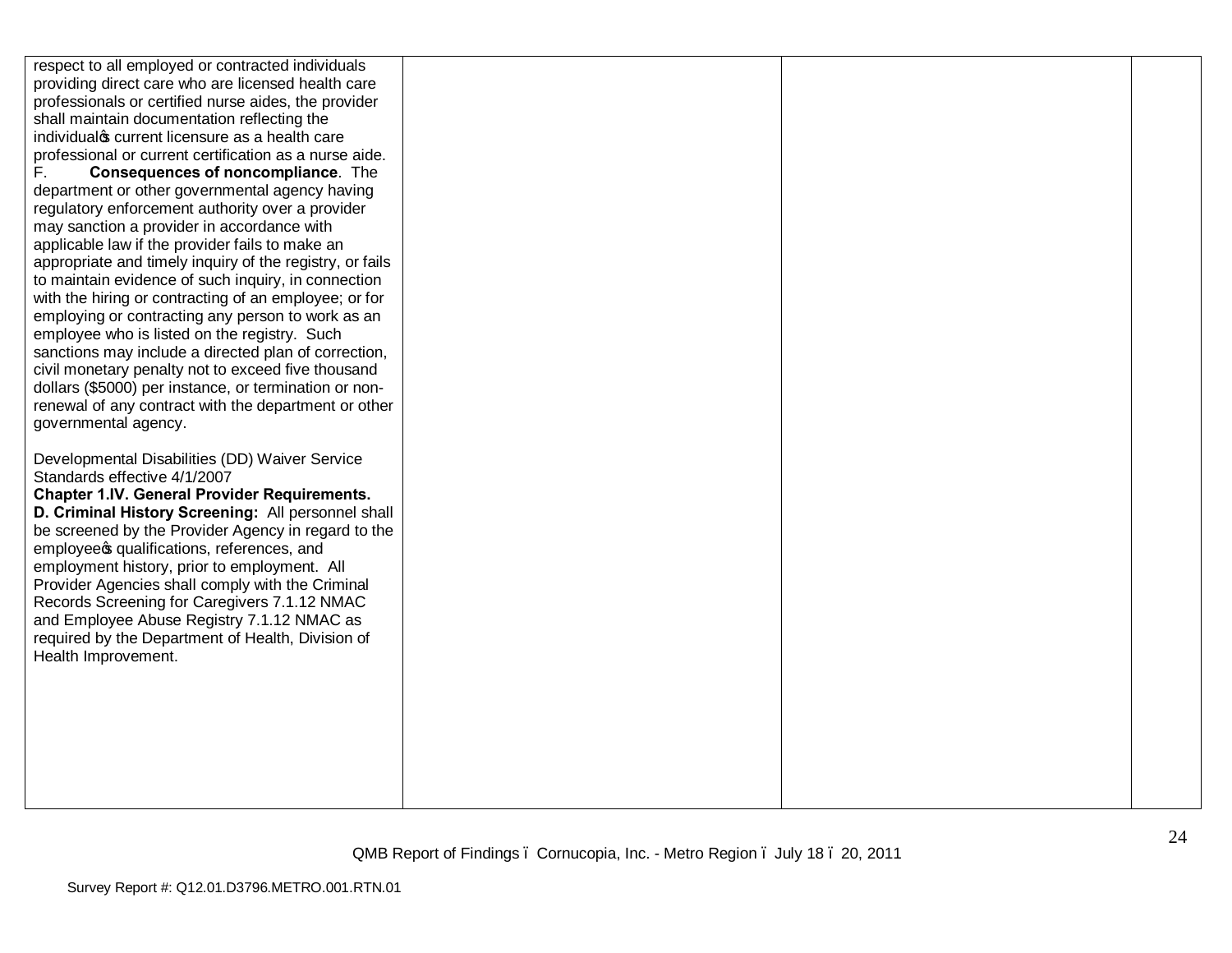| Tag # 1A32 & 6L14 (CoP) ISP                                                                                                                                                                                                                                                                                                                                                                                                                                                                                                                                                                                                                                                                                                                                                                                                                                                                                                                                                                                                                                                                                                                                                                                                                                                                                                                                                                                                                                                                | <b>Scope and Severity Rating: D</b>                                                                                                                                                                                                                                                                                                                                                                                                                                                                                                                                                               |                                                                                                                                           |  |
|--------------------------------------------------------------------------------------------------------------------------------------------------------------------------------------------------------------------------------------------------------------------------------------------------------------------------------------------------------------------------------------------------------------------------------------------------------------------------------------------------------------------------------------------------------------------------------------------------------------------------------------------------------------------------------------------------------------------------------------------------------------------------------------------------------------------------------------------------------------------------------------------------------------------------------------------------------------------------------------------------------------------------------------------------------------------------------------------------------------------------------------------------------------------------------------------------------------------------------------------------------------------------------------------------------------------------------------------------------------------------------------------------------------------------------------------------------------------------------------------|---------------------------------------------------------------------------------------------------------------------------------------------------------------------------------------------------------------------------------------------------------------------------------------------------------------------------------------------------------------------------------------------------------------------------------------------------------------------------------------------------------------------------------------------------------------------------------------------------|-------------------------------------------------------------------------------------------------------------------------------------------|--|
| Implementation                                                                                                                                                                                                                                                                                                                                                                                                                                                                                                                                                                                                                                                                                                                                                                                                                                                                                                                                                                                                                                                                                                                                                                                                                                                                                                                                                                                                                                                                             |                                                                                                                                                                                                                                                                                                                                                                                                                                                                                                                                                                                                   |                                                                                                                                           |  |
| NMAC 7.26.5.16.C and D Development of the<br>ISP. Implementation of the ISP. The ISP shall be<br>implemented according to the timelines determined<br>by the IDT and as specified in the ISP for each<br>stated desired outcomes and action plan.                                                                                                                                                                                                                                                                                                                                                                                                                                                                                                                                                                                                                                                                                                                                                                                                                                                                                                                                                                                                                                                                                                                                                                                                                                          | Based on record review, the Agency failed to<br>implement the ISP according to the timelines<br>determined by the IDT and as specified in the ISP<br>for each stated desired outcomes and action plan<br>for 2 of 12 individuals.                                                                                                                                                                                                                                                                                                                                                                 |                                                                                                                                           |  |
| C.<br>The IDT shall review and discuss<br>information and recommendations with the<br>individual, with the goal of supporting the individual                                                                                                                                                                                                                                                                                                                                                                                                                                                                                                                                                                                                                                                                                                                                                                                                                                                                                                                                                                                                                                                                                                                                                                                                                                                                                                                                               | Per Individuals ISP the following was found with<br>regards to the implementation of ISP Outcomes:                                                                                                                                                                                                                                                                                                                                                                                                                                                                                                |                                                                                                                                           |  |
| in attaining desired outcomes. The IDT develops an                                                                                                                                                                                                                                                                                                                                                                                                                                                                                                                                                                                                                                                                                                                                                                                                                                                                                                                                                                                                                                                                                                                                                                                                                                                                                                                                                                                                                                         | <b>Administrative Files Reviewed:</b>                                                                                                                                                                                                                                                                                                                                                                                                                                                                                                                                                             |                                                                                                                                           |  |
| ISP based upon the individual's personal vision<br>statement, strengths, needs, interests and<br>preferences. The ISP is a dynamic document,<br>revised periodically, as needed, and amended to<br>reflect progress towards personal goals and<br>achievements consistent with the individual's future<br>vision. This regulation is consistent with standards<br>established for individual plan development as set<br>forth by the commission on the accreditation of<br>rehabilitation facilities (CARF) and/or other program<br>accreditation approved and adopted by the<br>developmental disabilities division and the<br>department of health. It is the policy of the<br>developmental disabilities division (DDD), that to the<br>extent permitted by funding, each individual receive<br>supports and services that will assist and encourage<br>independence and productivity in the community<br>and attempt to prevent regression or loss of current<br>capabilities. Services and supports include<br>specialized and/or generic services, training,<br>education and/or treatment as determined by the<br>IDT and documented in the ISP.<br>D. The intent is to provide choice and obtain<br>opportunities for individuals to live, work and play<br>with full participation in their communities. The<br>following principles provide direction and purpose in<br>planning for individuals with developmental<br>disabilities.[05/03/94; 01/15/97; Recompiled<br>10/31/01] | <b>Adult Habilitation Data Collection/Data</b><br>Tracking/Progress with regards to ISP<br>Outcomes:<br>Individual #5<br>• Desired Outcome: %Will participate in community<br>activities 3x week for duration of the ISP year+<br>was not being completed at the required<br>frequency as indicated in the ISP for April 2011.<br>Individual #10<br>• Desired Outcome: % will know how many bills<br>and coins to make a purchase. I will ask for<br>change when it is due+Progress notes for<br>week of April 18. 22, 2011 showed no<br>evidence of tracking being completed for the<br>outcome. | Provider:<br>Please provide your evidence of on-going<br>Quality Assurance / Quality Improvement<br>specific to this tag below this line. |  |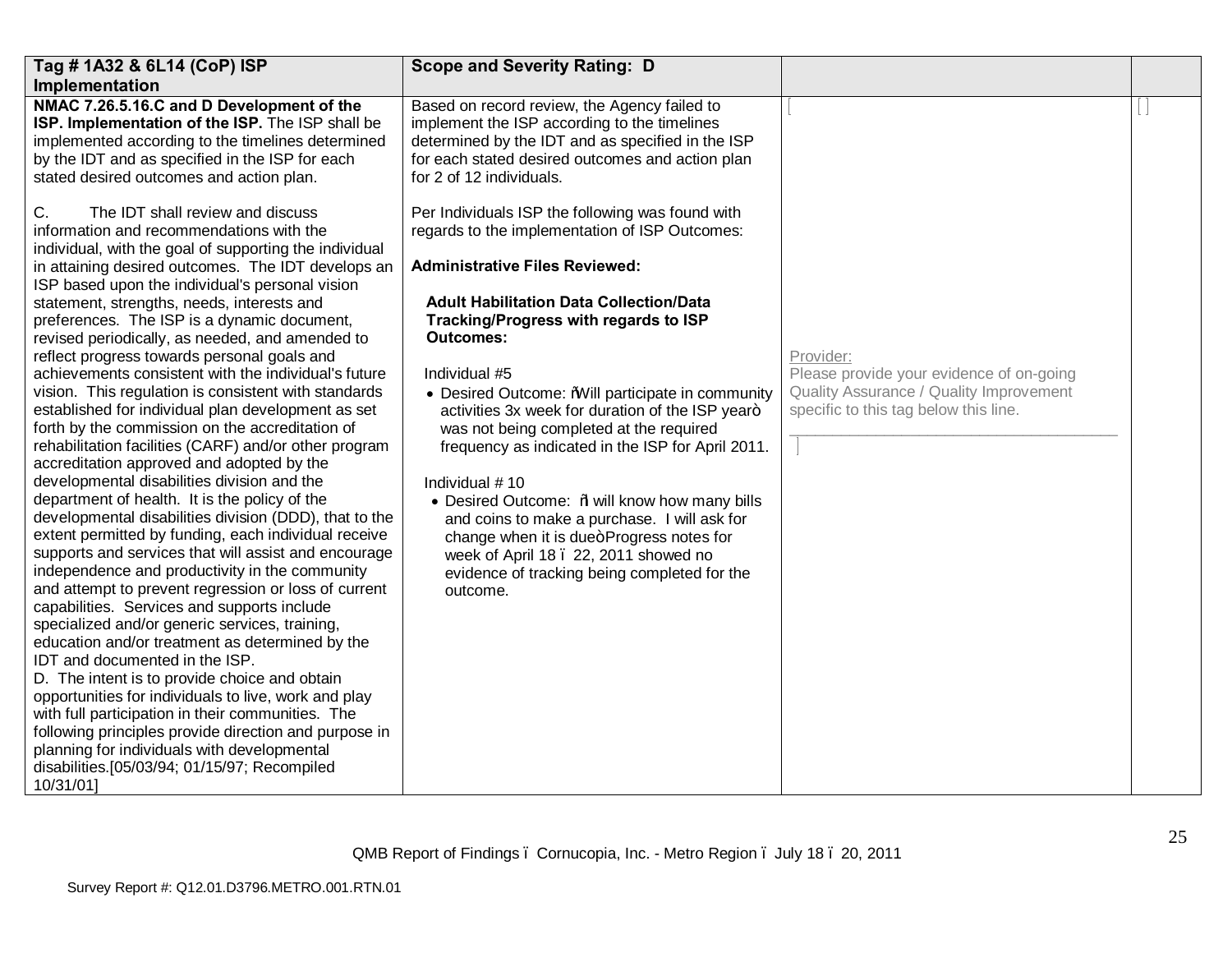# **ADDITIONAL FINDINGS: Reimbursement Deficiencies**

### **BILLING TAG #1A12**

Developmental Disabilities (DD) Waiver Service Standards effective 4/1/2007 **Chapter 1. III. PROVIDER AGENCY DOCUMENTATION OF SERVICE DELIVERY AND LOCATION**

**B. Billable Units:** The documentation of the billable time spent with an individual shall be kept on the written or electronic record that is prepared prior to a request for reimbursement from the HSD. For each unit billed, the record shall contain the following:

- (1) Date, start and end time of each service encounter or other billable service interval;
- (2) A description of what occurred during the encounter or service interval; and
- (3) The signature or authenticated name of staff providing the service.

Billing for Community Inclusion (Adult Habilitation) services was reviewed for 12 of 12 individuals. Progress notes and billing records supported billing activities for the months of March, April and May 2011.

| Date:       | September 14, 2011                                 |
|-------------|----------------------------------------------------|
| To:         | Ms. Michelle Bishop-Couch, Chief Executive Officer |
| Provider:   | Cornucopia, Inc.                                   |
| Address:    | 2002 Bridge SW                                     |
| State/Zip:  | Albuquerque, New Mexico 87105                      |
| Cc (email): | Mr. Curt Schuyler, Board President                 |
| Region:     | Metro                                              |
|             |                                                    |